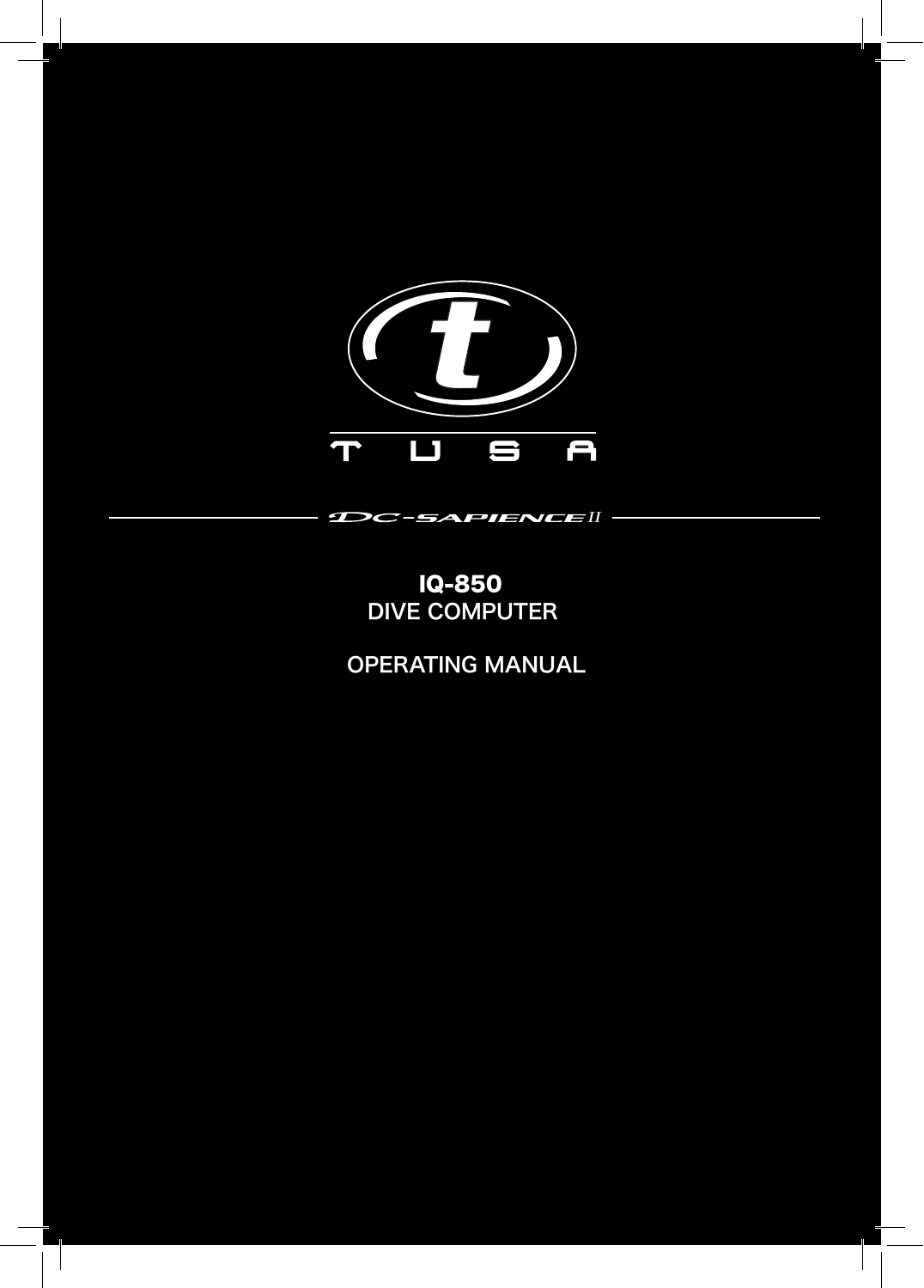User Manual Contents

| IQ-850 Flow Chart and Information | 2  |
|-----------------------------------|----|
| 1. Introduction                   | 8  |
| 2. Key Features                   | 8  |
| 3. Common Sense Warnings          | 8  |
| 4. Accessing Display Modes        | 11 |
| 5. Time Mode                      | 12 |
| 6. Dive Set Mode                  | 14 |
| 7. Dive Plan Mode                 | 16 |
| 8. Log Profile Mode/Warnings      | 18 |
| 9. History Mode                   | 23 |
| 10. PC Transfer Mode              | 24 |
| 11. Time Set Mode                 | 25 |
| 12. Dive Mode                     | 26 |
| 13. Warning Screens               | 31 |
| 14. Altitude Setting              | 36 |
| 15. Battery Level Icon            | 38 |
| 16. Battery Replacement           | 38 |
| 17. Units of Measurement          | 39 |
| 18. General Handling              | 39 |
| 19. Warranty                      | 40 |
| 22. Technical Specifications      | 44 |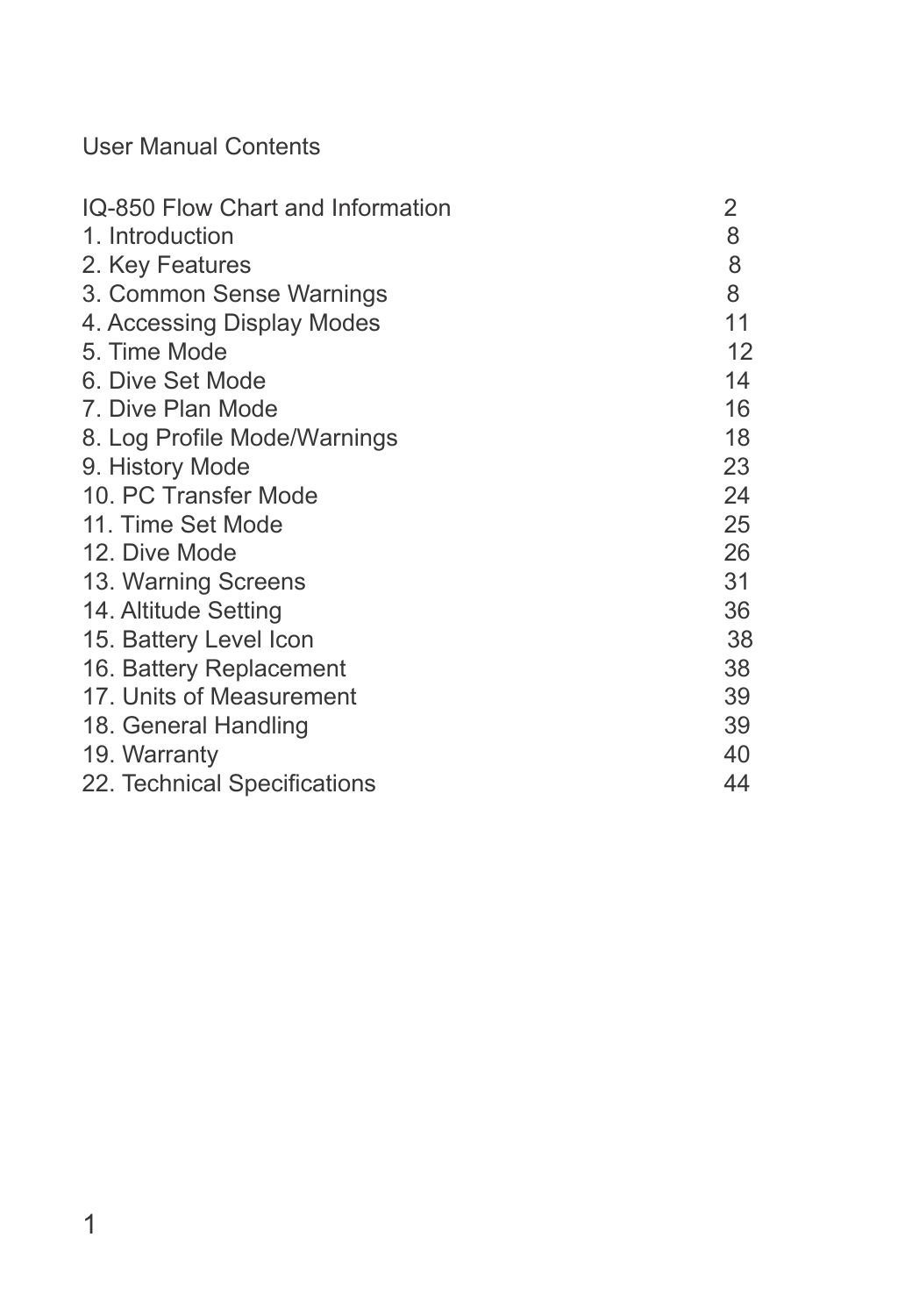# IQ-850 Flow Chart



TIME MODE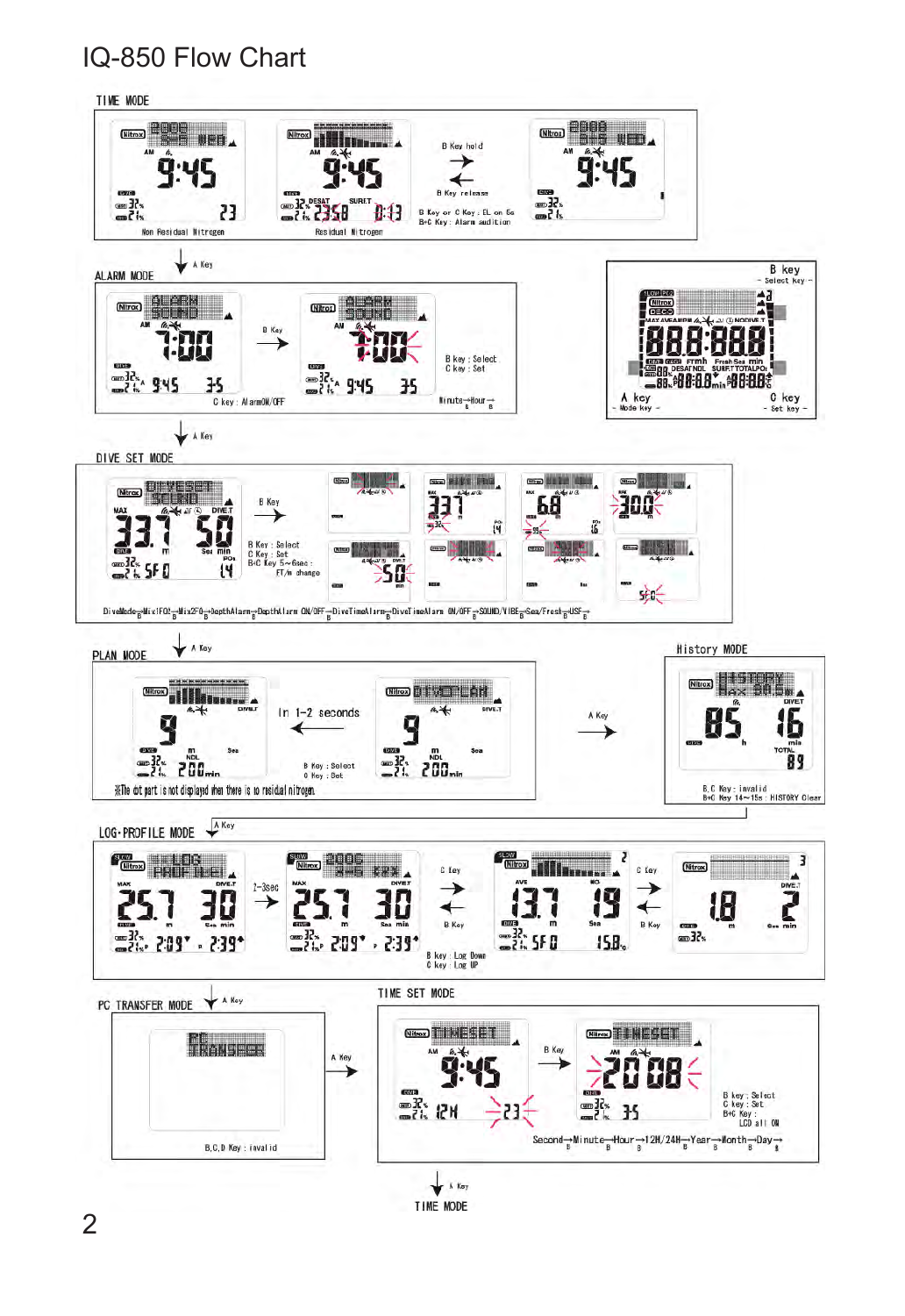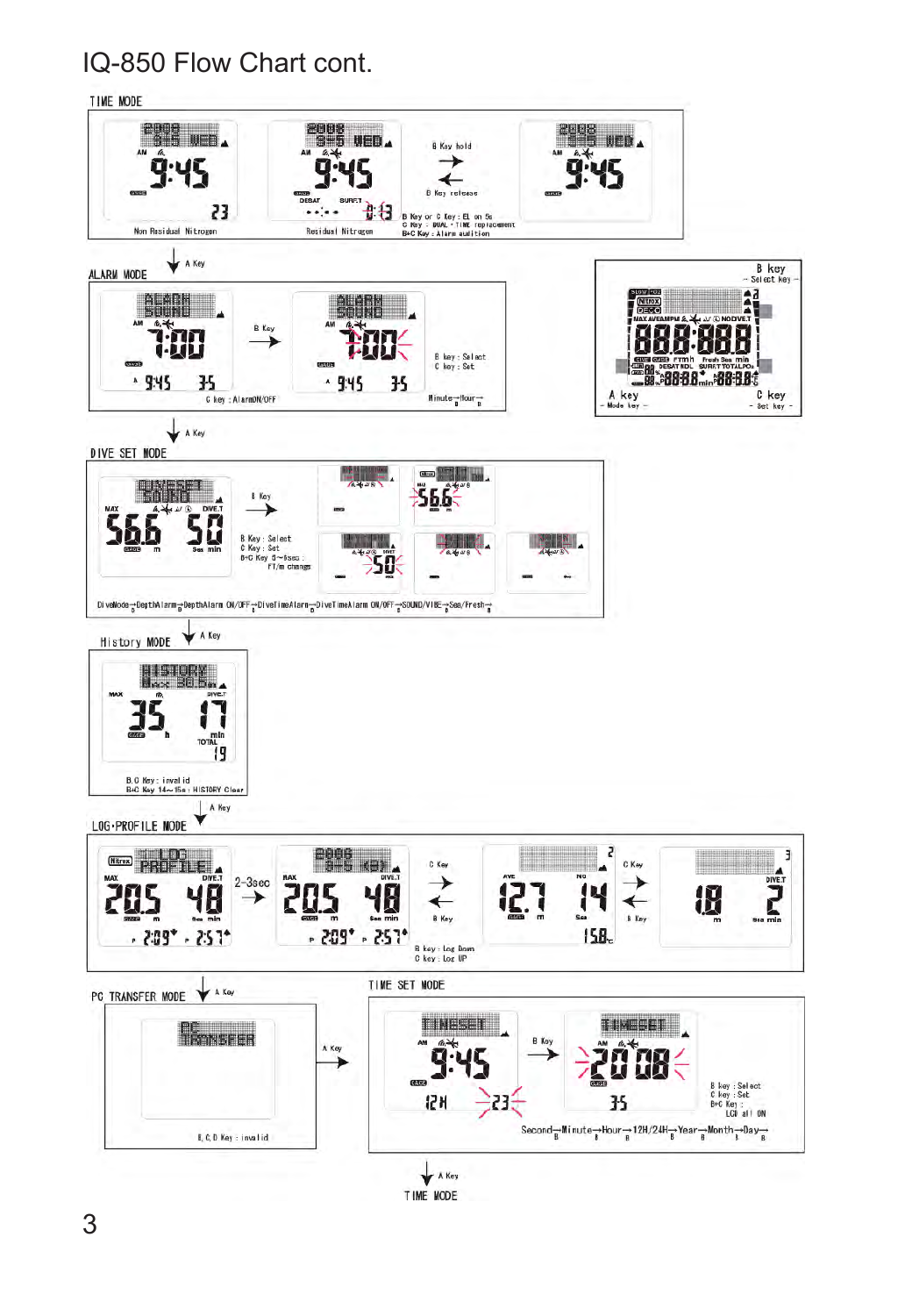

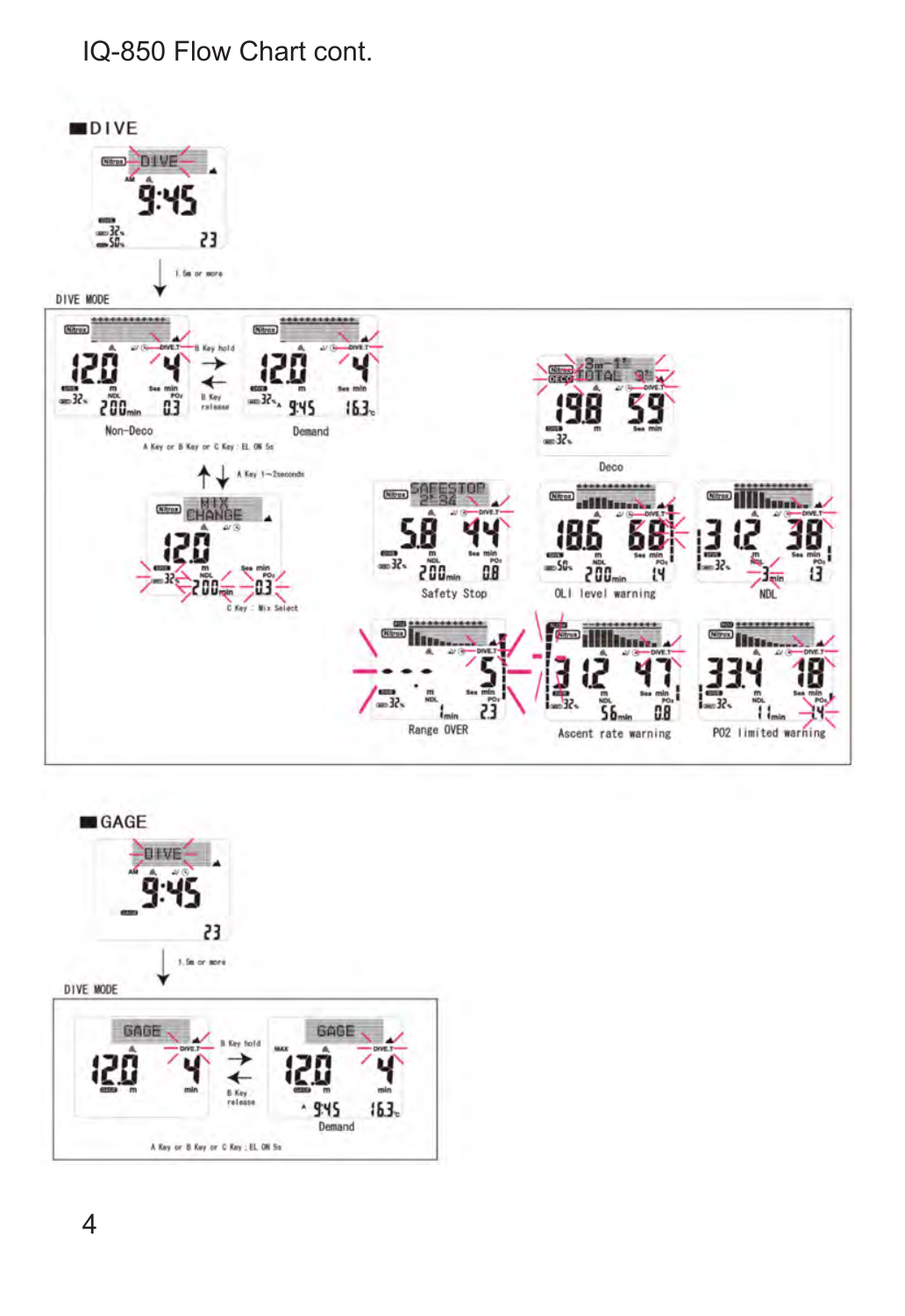### PGT (Pressure Gas in Tissue) graph

The IQ-850 monitors tissue loading and displays each compartment individually along with the saturation levels during a dive and pre/post-dive. A "+" (plus) above a compartment denotes that the tissue compartment is loading, a "-" (minus) denotes off-gassing.

Nitrogen is displayed in each compartment and the state of absorption or exhaust is displayed.



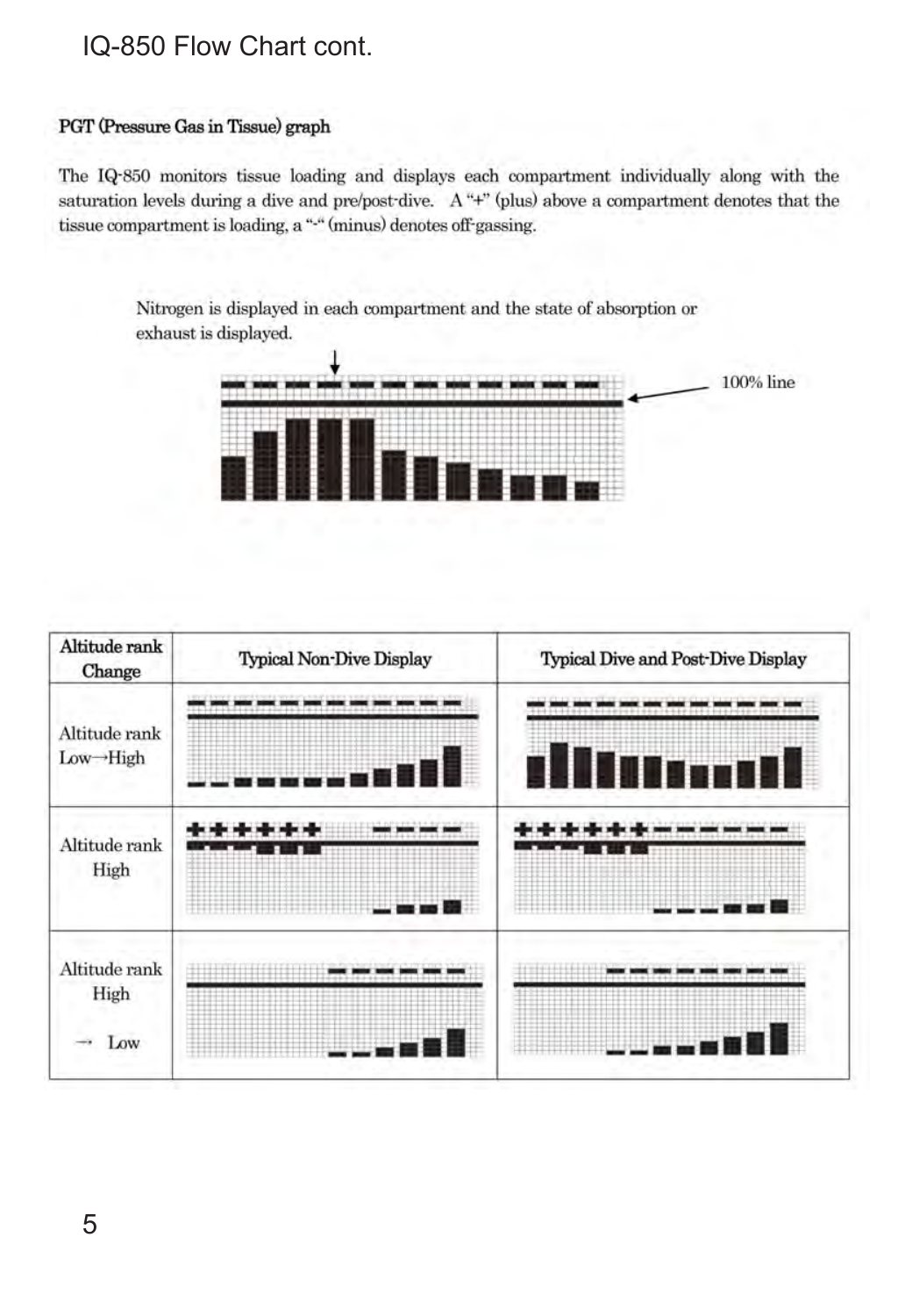### Residual Nitrogen/Tissue Saturation Display

The residual nitrogen and tissue saturaton of the 12 compartments is calculated and displayed in the dot matrix portion of the screen. The IQ-850 records data every minute.

- The graph displays up to 100% and is divided into 16 segments vertically.
- For Display
	- The IQ-850 compares data with the last calculation value.
		- It is assumed the plus tendency if increasing.
		- It is assumed a minus tendency if decreasing.

• If compartment(s) reach 100% level, the IQ-850 will activate DECO mode and recommend appropriate action.

- An increase and a decrease of the residual inside of the body nitrogen are shown by the following display.
	- + ; An increase
		- Adecrease

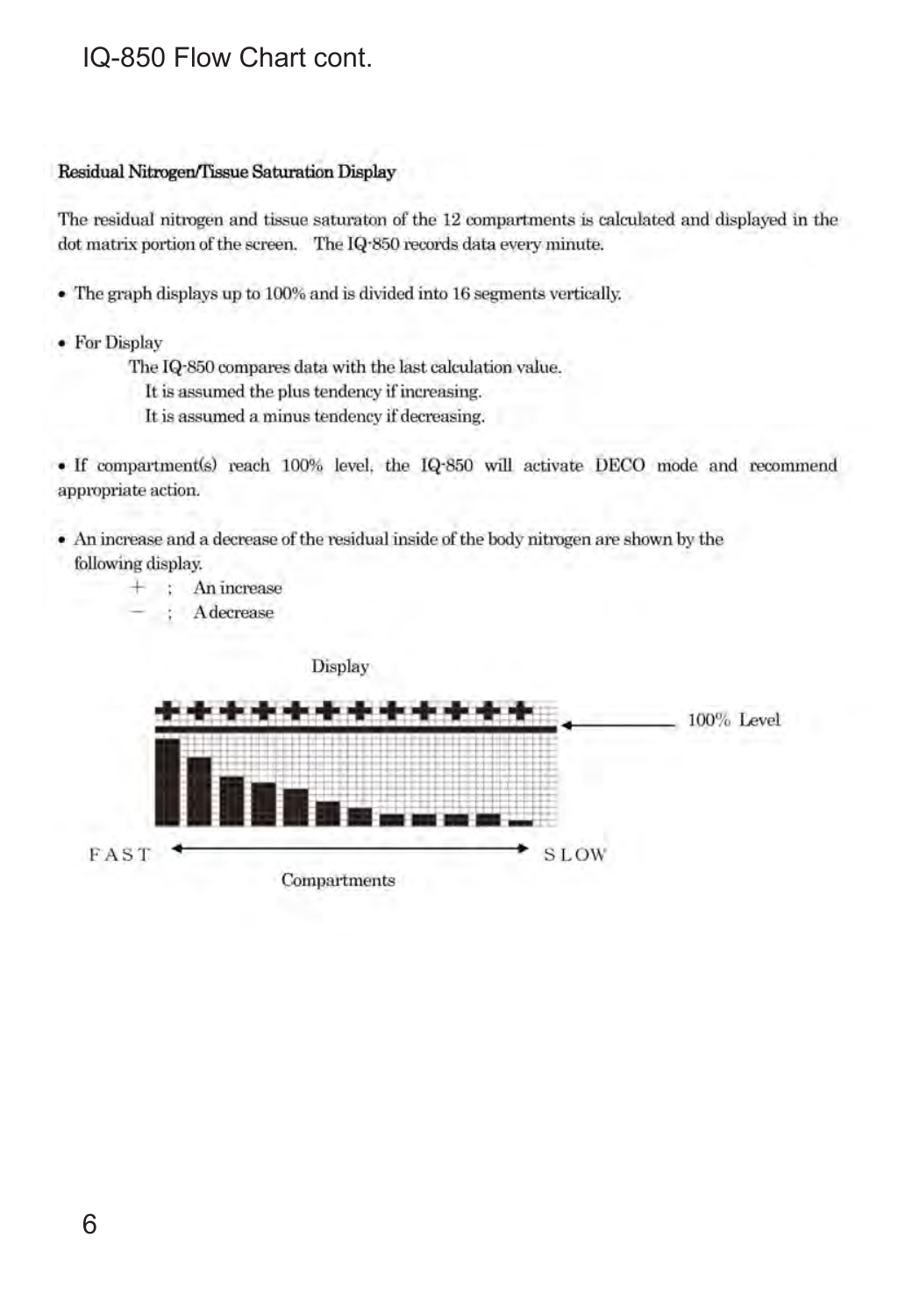### FO2 MIX change

MIX 1 or MIX 2 can be switched while diving.

- MIX No. & FO2: The value of present MIX No. and FO2 is displayed.
- No-decompression limit: No-decompression limit in set FO2 and PO2 is displayed.
- As for PO2 Max of MIX 1 PO2Max=1.4 and MIX 2 PO2 Max=1.6

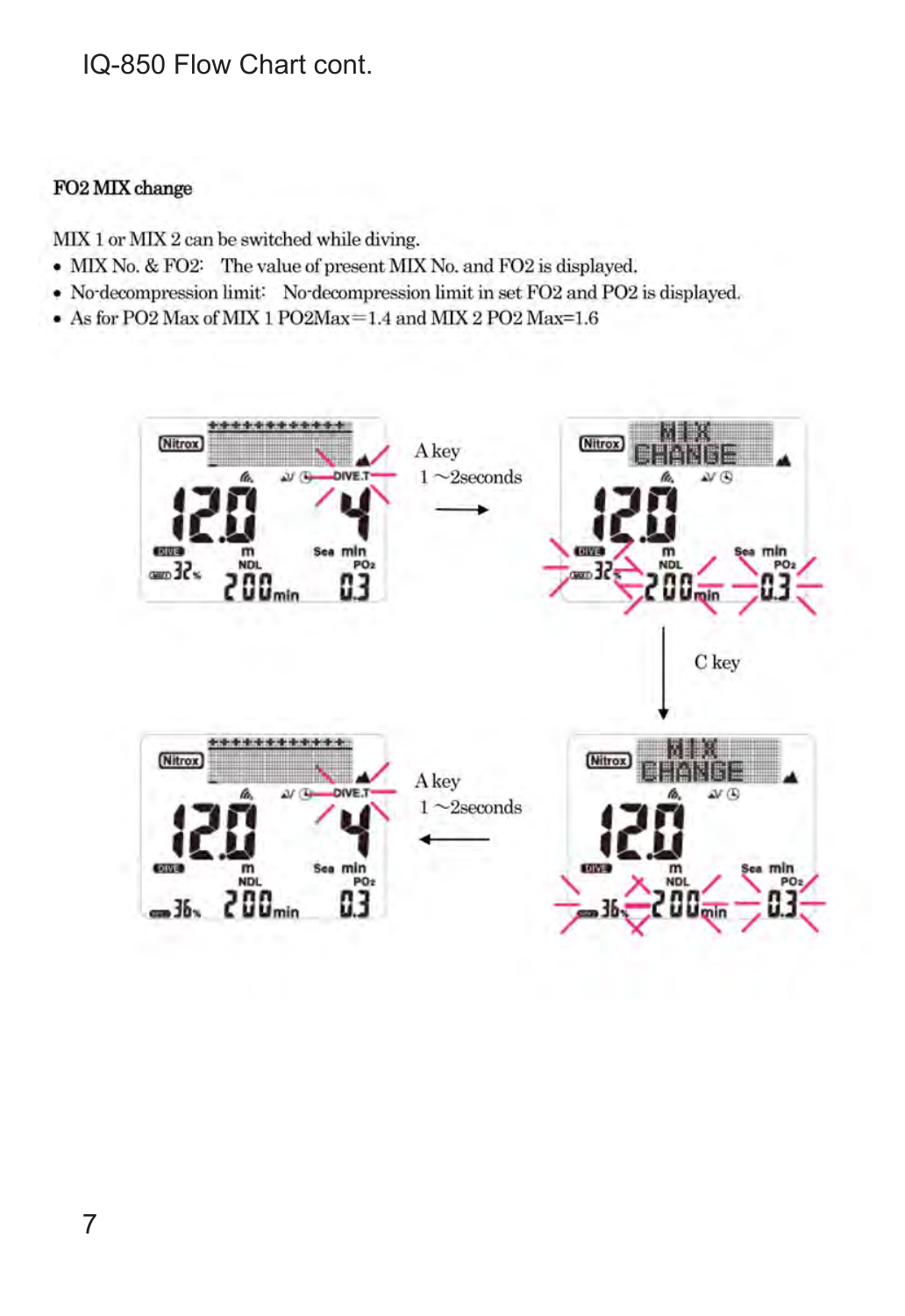# <span id="page-8-0"></span>**1. Introduction**

Congratulations on your choice of the TUSA IQ-850 Dive Computer. The IQ-850 is a compact and sophisticated dive instrument that will give you reliable, trouble free performance, dive after dive. The information in this manual has been developed for your safety. Please read and understand this manual completely before using your new TUSA dive computer.

# **2. Key Features**

Among the IQ-850's key features:

- Air, Nitrox, Gauge and Time Operating modes
- Dot matrix tissue compartment/message display window
- Vibration, audible, and visual alarms
- 2 mix switching feature: Mix 1(Air, 21-99%), Mix 2(21-99%)
- 25 hour/dive log memory, PC downloadable
- Advanced user safety settings and alarms
- Manual or Water activation
- Large alphanumeric and backlit display
- User replaceable battery (Battery: CR2032)

# **3. Common Sense Warnings**

As is true of every piece of diving equipment, including all dive computers, the IQ-850's abilities are not limitless. There are certain limitations and restrictions of which you must be aware, and certain precautions you must take when using the IQ-850.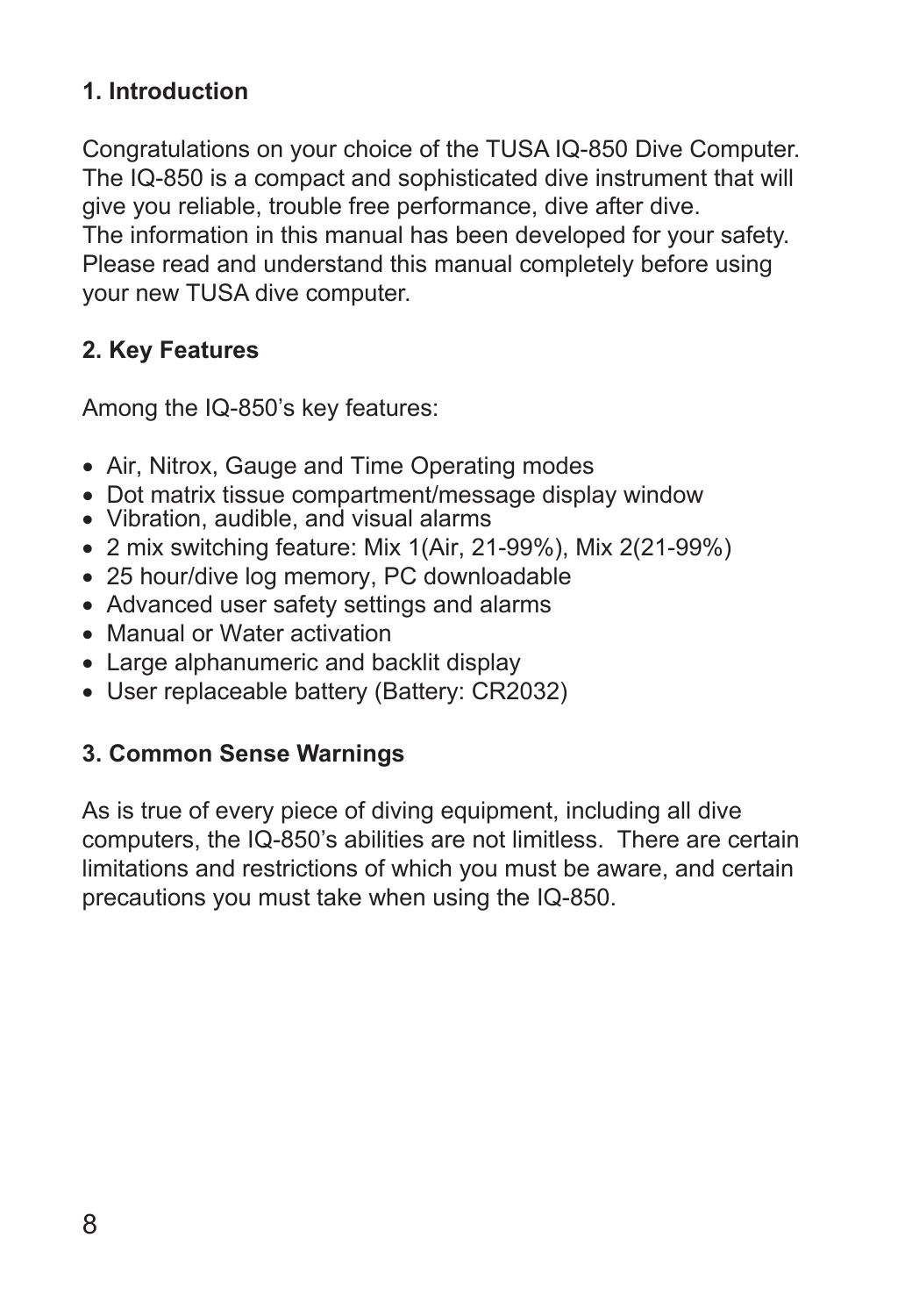# **WARNINGS**

**Before using the IQ-850, it is extremely important you read the following points as well as similar warning and caution notices that appear throughout this manual**. **Failure to do so could result in damage to or loss of equipment, serious personal injury, or death.**

The IQ-850 is designed for use by certified, recreational divers who have maintained a sufficient level of knowledge and skill proficiency through a combination of formal training, ongoing study and experience. It is not intended for use by persons who lack the qualifications, and thus may not be able to identify, assess, and manage the risks scuba diving entails. Use of the IQ-850 in conjunction with Enriched Air Nitrox (EANx) further requires that the diver be trained and certified for Nitrox diving.

The IQ-850 is not intended for use by commercial, military or technical divers whose activities may take them beyond the commonly accepted depth limits for recreational diving.

The IQ-850 is designed for use by divers breathing either normal compressed air or Enriched Air Nitrox (EANx) mixtures whose fraction of Oxygen falls within a range of 22 to 99 percent.

Although the IQ-850 is capable of calculating decompression stop requirements, this ability is provided as a safety feature only, should a diver accidentally exceed the No-Decompression Limits (NDLs). Dives requiring mandatory stage decompression carry substantially greater risk than dives made well within no-decompression limits.

Decompression diving is widely believed to entail substantially greater risk of decompression illness than dives made well within the No-Decompression Limits (NDL). The IQ-850 provides decompression stop information solely as a contingency in case divers accidentally exceed the No-Decompression Limits. **It is not designed or intended for use as a tool to plan or execute dives that participants know will entail mandatory decompression.**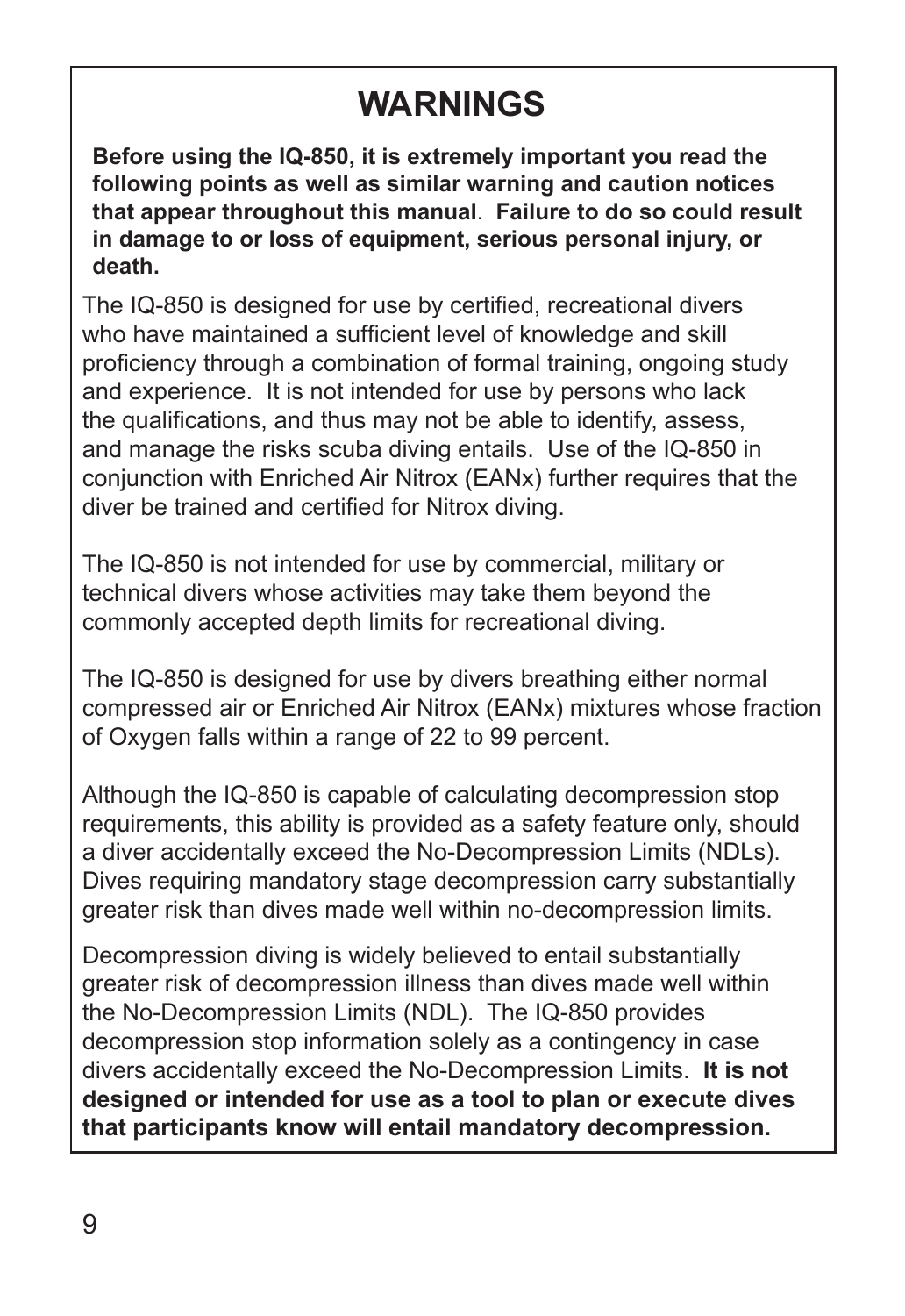# **WARNINGS**

The IQ-850 is designed to be used by only one diver at a time. Divers should not share a single IQ-850, or any dive computer, on the same dive. Additionally, no diver should lend his or her IQ-850 to anyone else until it calculates that no measurable residual nitrogen remains after previous dives, and displays neither the "Desaturation Time" nor "No Fly" indicators while in Surface Mode. Further, no diver should use his or her IQ-850 for repetitive dives unless that same IQ-850 has accompanied him or her on all previous dives in the same repetitive dive series.

Neither the IQ-850, nor any other dive computer presently available, physically measures the amount of nitrogen present in body tissues, or the rate at which this nitrogen is being absorbed or released. Instead, the IQ-850 monitors depth and time, and uses this data to work a mathematical formula designed to emulate how individuals in good general health and whose physical characteristics do not place them among those at higher risk of decompression illness are assumed to absorb and release nitrogen from body tissues. Thus, the IQ-850 cannot compensate for factors such as age, obesity, dehydration, cold or exertion, which experts believe place divers at greater risk of DCI. If these, or similar factors apply to you, use the IQ-850, and any other dive computer or dive table, with even greater caution.

Experts still know surprisingly little regarding the exact nature and causes of decompression illness (also known as decompression sickness, DCI, or DCS). Susceptibility to DCI may vary substantially from person to person and from day to day. Neither the IQ-850, nor any dive computer or table, can guarantee that you will not suffer decompression illness. Even though you use these items correctly, you may still suffer DCI. Do not rely on the IQ-850 as your sole means of avoiding decompression sickness.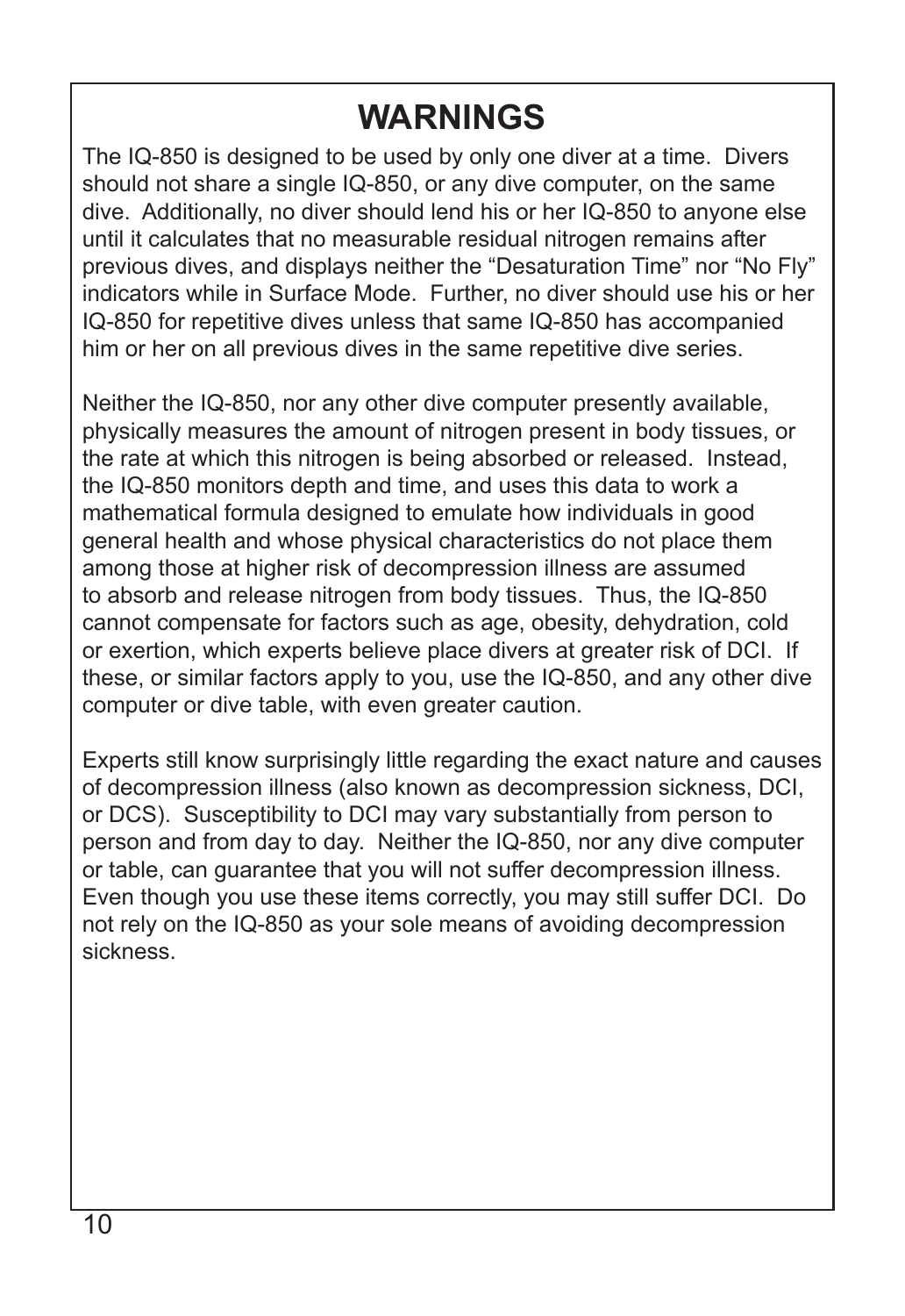<span id="page-11-0"></span>Experts recommend divers wait at least 24 hours following any dive before flying in an aircraft or driving to altitude. **Failure to allow sufficient surface interval before doing so may substantially increase the risk of Decompression Illness (DCI).**

Do not plan dives to depths deeper than those for which the IQ-850 is capable of displaying an available No-Decompression Limit. Doing so could cause you to exceed the No-Decompression Limits or limiting PO2 of 1.6 bar, which may in turn substantially increase your risk of decompression illness or CNS Oxygen Toxicity and can lead to **serious personal injury or death.**

### **4. Accessing Display Modes**



There are some display modes that the IQ-850 enters and/or exits automatically. For example, by taking the IQ-850 underwater, you automatically activate its Dive Mode. Upon surfacing your IQ-850 will automatically enter Time Mode.

To access other modes, you may need to push one of the three large buttons on the sides of the IQ-850. These are the A, B, and C buttons. (Fig. 1)

You will find these buttons easy to use. In some instances, you may need to press a button once and release it to achieve the desired result. In other instances, you may need to hold the button down until you get the result you wish. This manual will outline which procedure to follow for each mode or task.

Throughout this manual display icons that blink are shown surrounded by gray bars.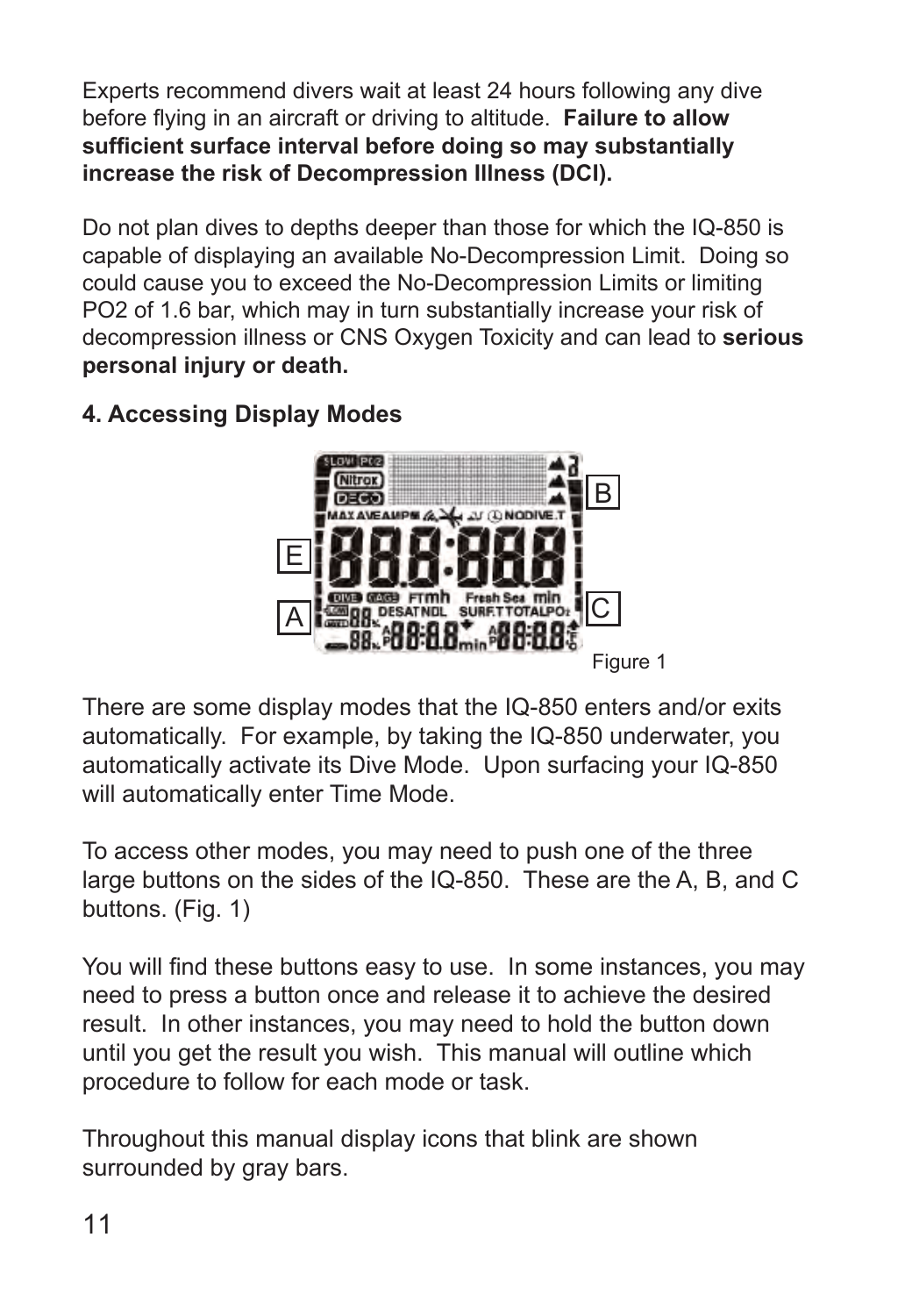## <span id="page-12-0"></span>**5. Time Mode**

Time mode is the IQ-850's default mode. In this mode the screen displays a minimum of the current date and time of day. Within 24 hours of surfacing from a dive, the IQ-850 will display additional information while in Time Mode. A description of the screens is shown below. (Fig. 2,3)



- Current time: This is the current time of day.
- Current date: This is the current date.
- Current weekday: This is the current day of the week.
- Battery indicator Icon: This displays low battery voltage. (not shown unless necessary)
- PGT (Pressure Gas in Tissue) graph: Indicates the level of Nitrogen in the twelve tissue compartments. The higher the bar displayed the greater the nitrogen level in the tissue. +/- denotes off or on-gassing.
- OLI (Oxygen Limited Indicator) graph: This indicates the level of Oxygen in the diver's body with eight level indicators.
- Nitrox Icon: This Icon is ON when NITROX has been selected.
- Desaturation time (DESAT): This indicates the time remaining until the body's internal nitrogen is desaturated. The DESAT is also displayed if PGT occurs because of a change in the altitude rank.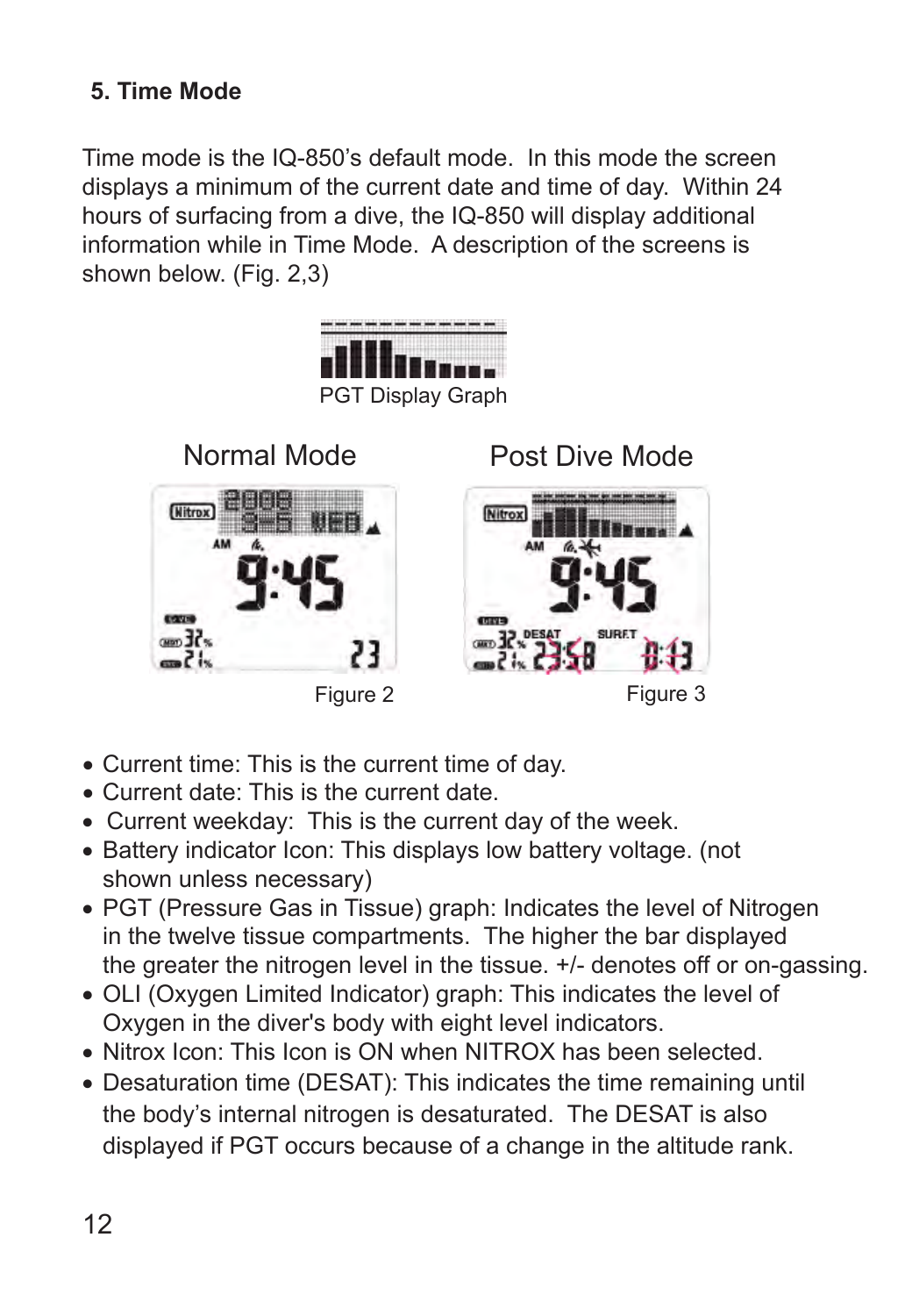- Surface time (SURF.T): This is the surface interval time after a dive. The timer is started from when the depth shown in Dive mode reaches 5 feet (1.4m) or less. If the depth changes back to 5 feet (1.4m) or more in less than 10 minutes, the previous dive is continued. Surface time is continued for 48 hours. After that surface time is turned off.
- Mode: This display shows the computer in Time mode.
- Don't Fly "Airplane" Icon: While the desaturation time is calculated this icon is displayed during Time Mode. When the computer has finished calculating desaturation time this Icon is turned off.

# **Warning**

Experts recommend divers wait at least 24 hours following any dive before flying in an aircraft or driving to altitude. Failure to allow sufficient surface interval before doing so may substantially increase the risk of Decompression Illness (DCI).

# **Operation of buttons during Time mode**

## **Prior to a dive**

The letters correspond to the buttons of the IQ-850 shown in Figure 1.

- A button: Press this button to scroll to next mode.
- A button held for 2-3 seconds: Reverts to time mode.
- B button held down: Time display and backlight comes on.
- C button: Activates backlight.
- B+C button: Activates alarm sound or vibration test.
- E button: Touch this switch and metal housing to switch to dive mode.

# **During a surface interval**

- A button: Press this button to scroll to next mode.
- B button: Time display and backlight comes on.
- C button: Activates backlight.
- B+C button: Activates the alarm sound or vibration test
- E button: Touch this button and the metal housing to switch to dive mode.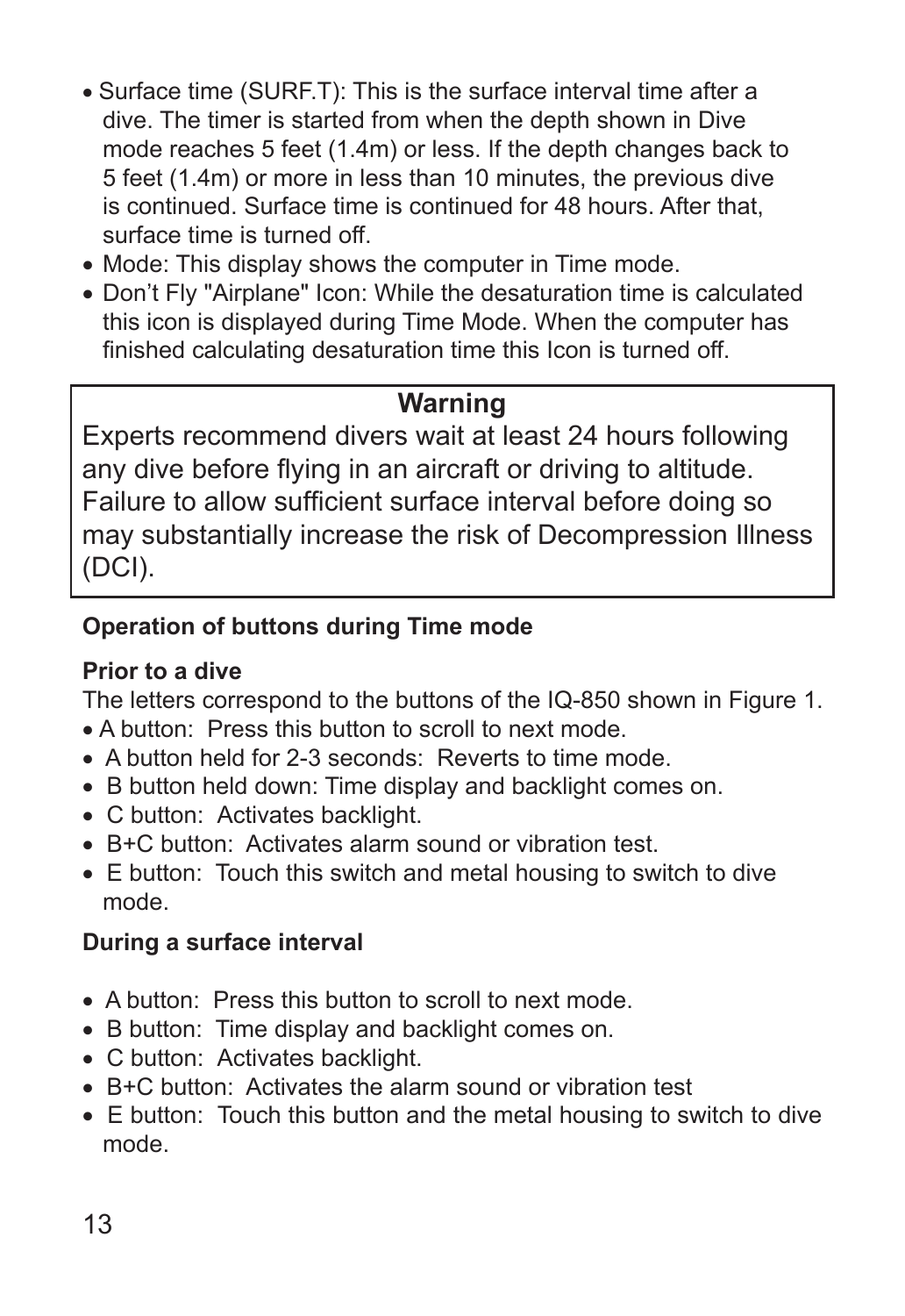### <span id="page-14-0"></span>**6. Dive Set Mode**

To enter Dive Set mode from Time mode, press the A button 2 times until "DIVESET" is shown at the top of the display.

Note: If the surface interval is less than 10 minutes the computer will not enter this mode. The computer will switch to dive plan mode.

# Dive Set Mode



Use the dive set mode to set the (FO<sub>2</sub>) MIX1/MIX2 %, user safety factor (SF-1/2), depth/dive time alarms and on/off, warning alarm (VIBE/SOUND), DIVE/Gauge mode, and seawater or freshwater (Sea/Fresh) settings. (Fig. 4)

- $FO_2$  (fraction of oxygen): This displays the oxygen concentration that is currently selected. If the FO $_{\textrm{\tiny{2}}}$  is set at 21%, "Air" is displayed, if 22-99% "Nitrox" is displayed.
- $\bullet$  PO<sub>2</sub> Maximum depth: This displays the PO<sub>2</sub> maximum depth (when  $PO_{2}$ =1.4) appropriate for the displayed FO<sub>2</sub>
- SF (Safety Factor): This displays the SF value set by the diver. The larger the value, the greater the safety level (SF-0, 1 or 2).
- Alarm operations: The graph will display VIBE, or SOUND.
- Nitrox Icon: This Icon is ON when NITROX has been selected.
- Sea/Fresh Icon: This shows whether the computer has been set to fresh or salt water for depth calculations.
- Mode: Displays "DIVESET" when in dive set mode.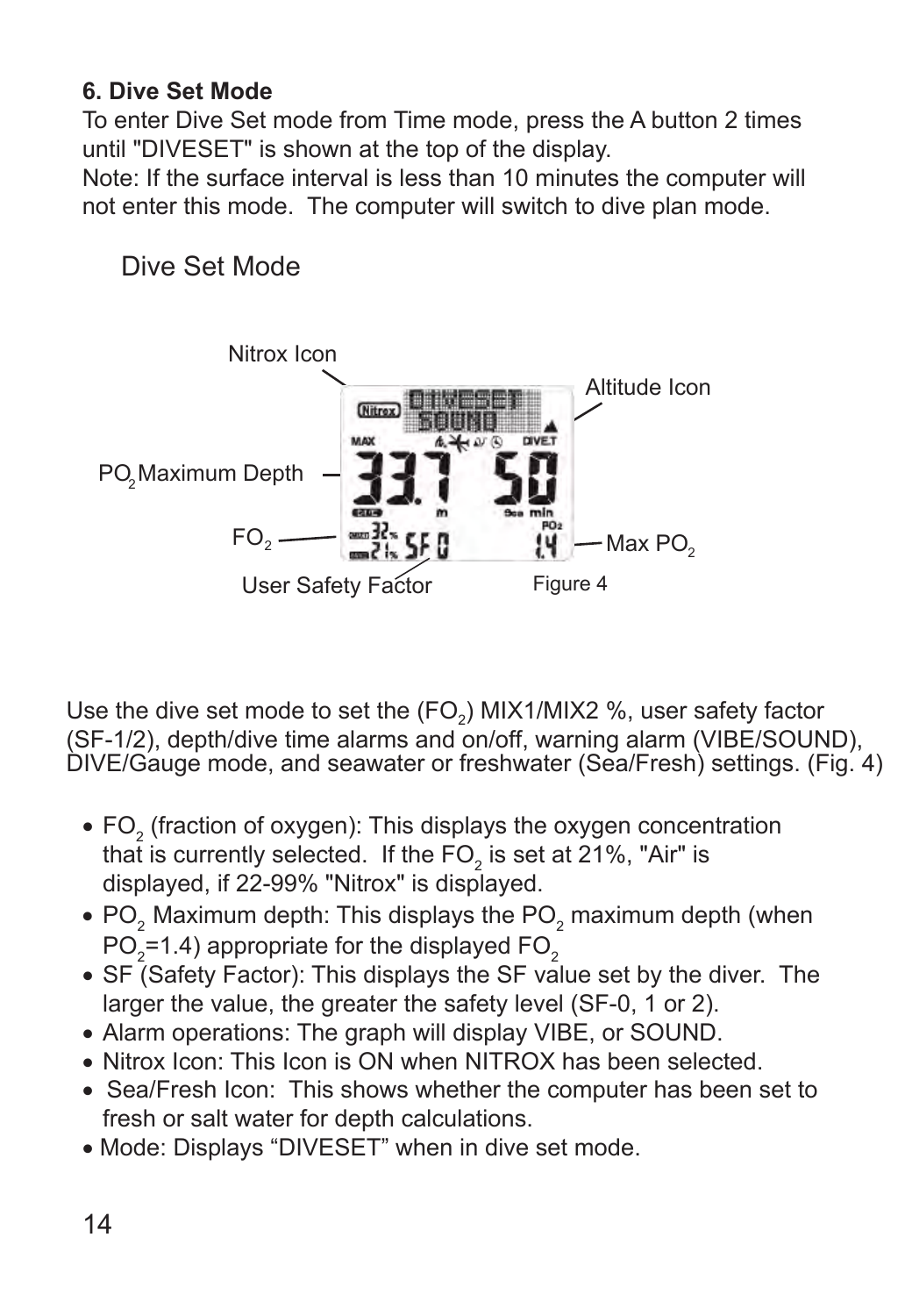### **Operation of buttons during Dive Set mode.**

- Β: Press the B button to enter/select the function you would like to modify.
- C: Use this button to change the value of the selection. If held down during the FO<sub>2</sub> selection the value will scroll rapidly in one percent increments. The selected alarm will sound/vibrate for 1 second when changing the warning setting. The alarm test will not be performed if the battery is low.
- E: Touch this button and the metal housing to switch to dive mode.

The computer will enter time mode once the E button is released. If no buttons are pushed for 2 to 3 minutes, the computer will return to TIME mode.



Dive Set Flowchart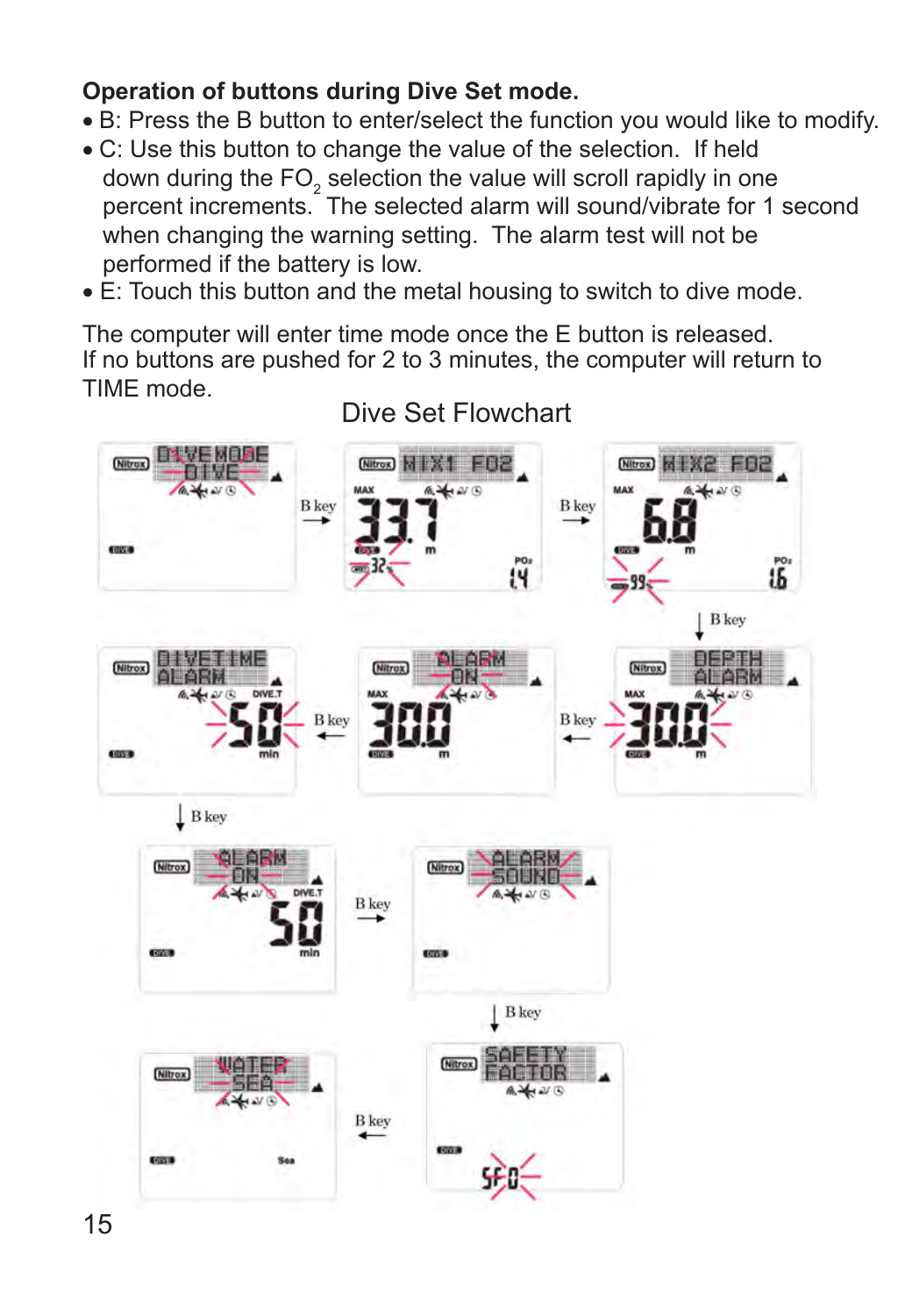## <span id="page-16-0"></span>**7. Dive Plan Mode**

To enter Dive plan mode from Time mode, press the A button three times until the "DIVEPLAN" screen is shown.

Note: This mode cannot be entered if the computer is in an out of measurement range lock or a decompression stop violation lock. In both instances the computer will skip to the dive log mode.

Please note: altitude measurements are not performed in dive plan mode.

By setting the depth and surface time, the no decompression limit (NDL) for that depth can be calculated. (Fig. 5,6)

The following information is displayed during this mode:

**Surface Time**: This displays the time currently elapsed since surfacing and the total surface time needed to return to the selected depth.

**Depth**: This displays the desired depth.

**NDL**: The no decompression limit for the selected depth, based on surface time, is displayed. The maximum NDL that can be displayed is 200 minutes. If the selected depth will result in a PO<sub>2</sub> greater than 1.4, the display will show bar.

**N**<sub>2</sub>: This will display the PGT (pressure gas in tissue) of nitrogen absorbed in the diver's body at the set surface time (Fig. 6).

**O**<sub>2</sub>: This will indicate the level of oxygen in the body during the set surface time.

**Nitrox icon**: This icon will be on when the FO<sub>2</sub> is set at 22 percent or higher.

Please note: Figure 5 and 6 displays will scroll every 2 seconds to give the user the ability to view PGT tissue compartment loading data.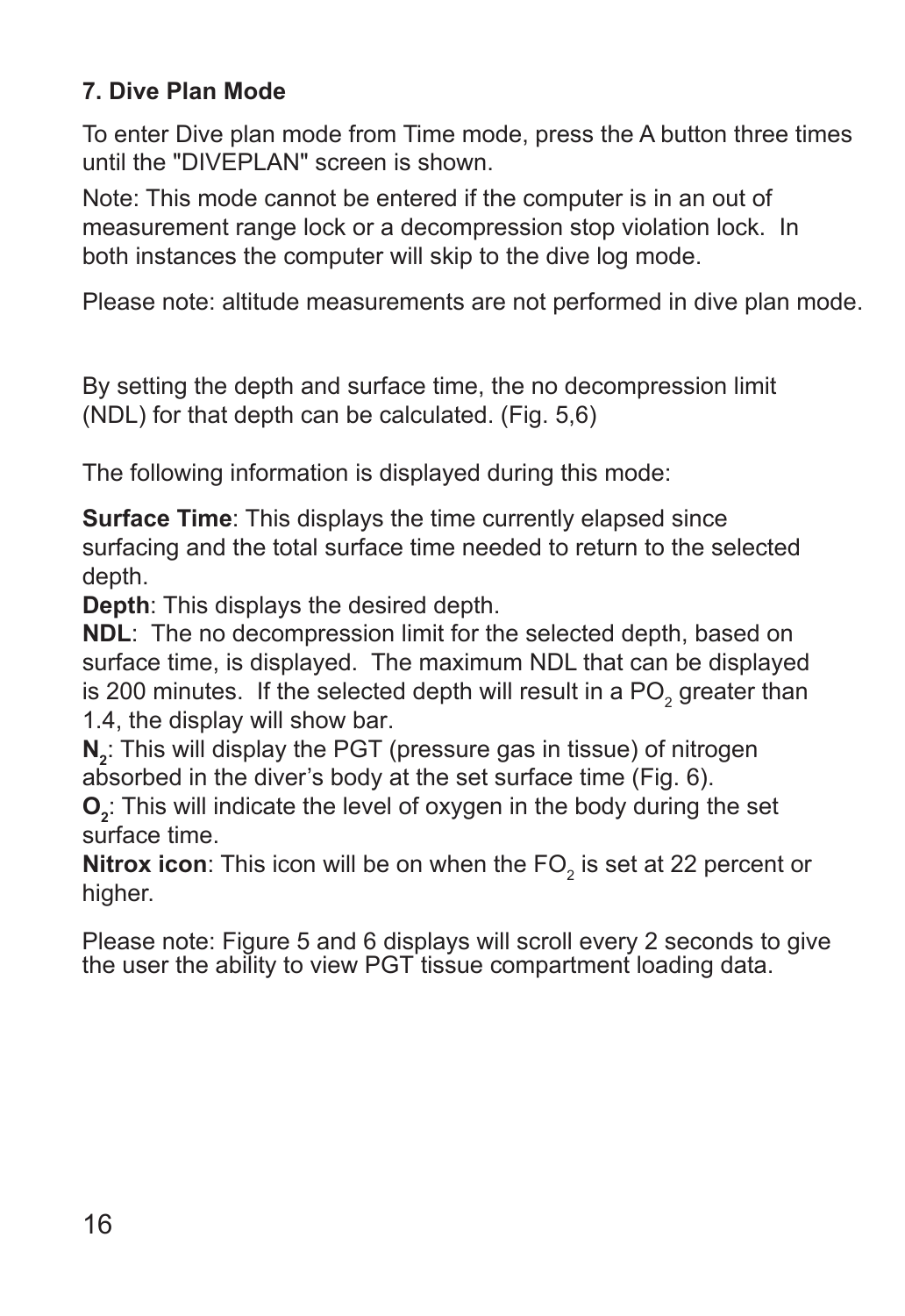

## **Operation of buttons during dive plan mode**

- A: Use this button to move to dive plan mode. If the button is held down for 2 to 3 seconds the computer will return to time mode.
- B: Press this button to increase and select a desired depth setting. If the button is held in, the value will scroll rapidly.
- C: Press this button to decrease and select a desired depth setting. If this button is held in, the value will scroll rapidly.
- Ε: When water is detected the computer moves to dive mode.
- Auto return: The display automatically returns to time mode when no buttons are used for 2-3 minutes.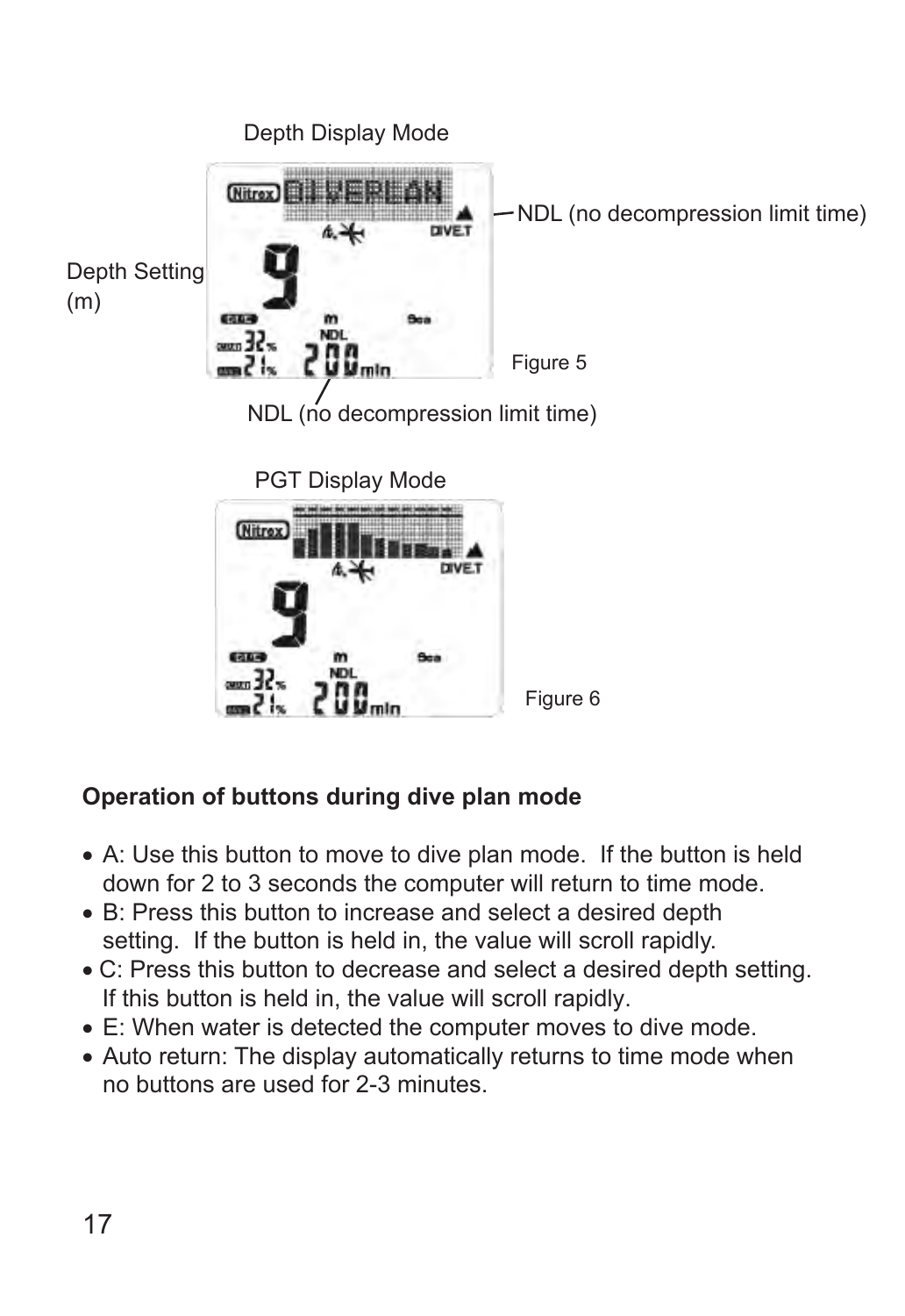# <span id="page-18-0"></span>**8. Log Profile Mode**

To enter Log Profile mode from Time mode, press the A button five times until "LOG PROFILE" is shown.

# **Description of the Log Profile functions**

The log profile mode records various data during a dive when the dive depth is at least 5 feet (1.5m) and the dive time is at least 3 minutes. Data is recorded during each successive dive, and the log data storage capacity is about 25 hours of dive time, or up to 25 log data entries (30 sec sampling rate).

If the logged dive time exceeds 25 hours or the number of log data entries exceeds 25, the oldest data is automatically deleted.

The logged data is described below. (Fig. 7,8,9)

- **Log number**: This indicates the number of the log entry being recorded among the recorded logs.
- **Dive date/Dive start time/ Dive end time**: This is diving information. Dive date is the date of the dive. Dive start time is the time at the start of the dive. Dive end time is the time at the end of the dive. Both Dive start time and Dive end time are displayed in 24 hour format.
- **PGT graph**: This displays the level of Nitrogen in each of the 12 tissue compartments at the end of the dive.
- **OLI (Oxygen Limited Indicator) graph**: This represents the level of the Oxygen Limit with eight level indicators at the end of the dive.
- **Altitude rank**: This is the altitude setting used during the dive.
- **Nitrox icon**: This Icon is ON when NITROX has been used for the dive
- $\bullet$  Fraction of oxygen (FO<sub>2</sub>): It displays the FO<sub>2</sub> which was used while diving.
- **Dive time**: This is the dive time.
- **Water temperature**: Water temperature at maximum depth. The measurement range is: 23-104°F (-5.0 to 40.0℃). It displays 'Lo' when water temperature is under 23° F (-5℃). It displays 'Hi' when water temperature is over  $104^\circ$  F (40.0°C).
- **Safety Factor (SF)**: When the level is "0" the usual algorithm is used for calculations. When the level is "1" or "2" the next higher altitude rank is used for the dive calculations. The default setting is "0".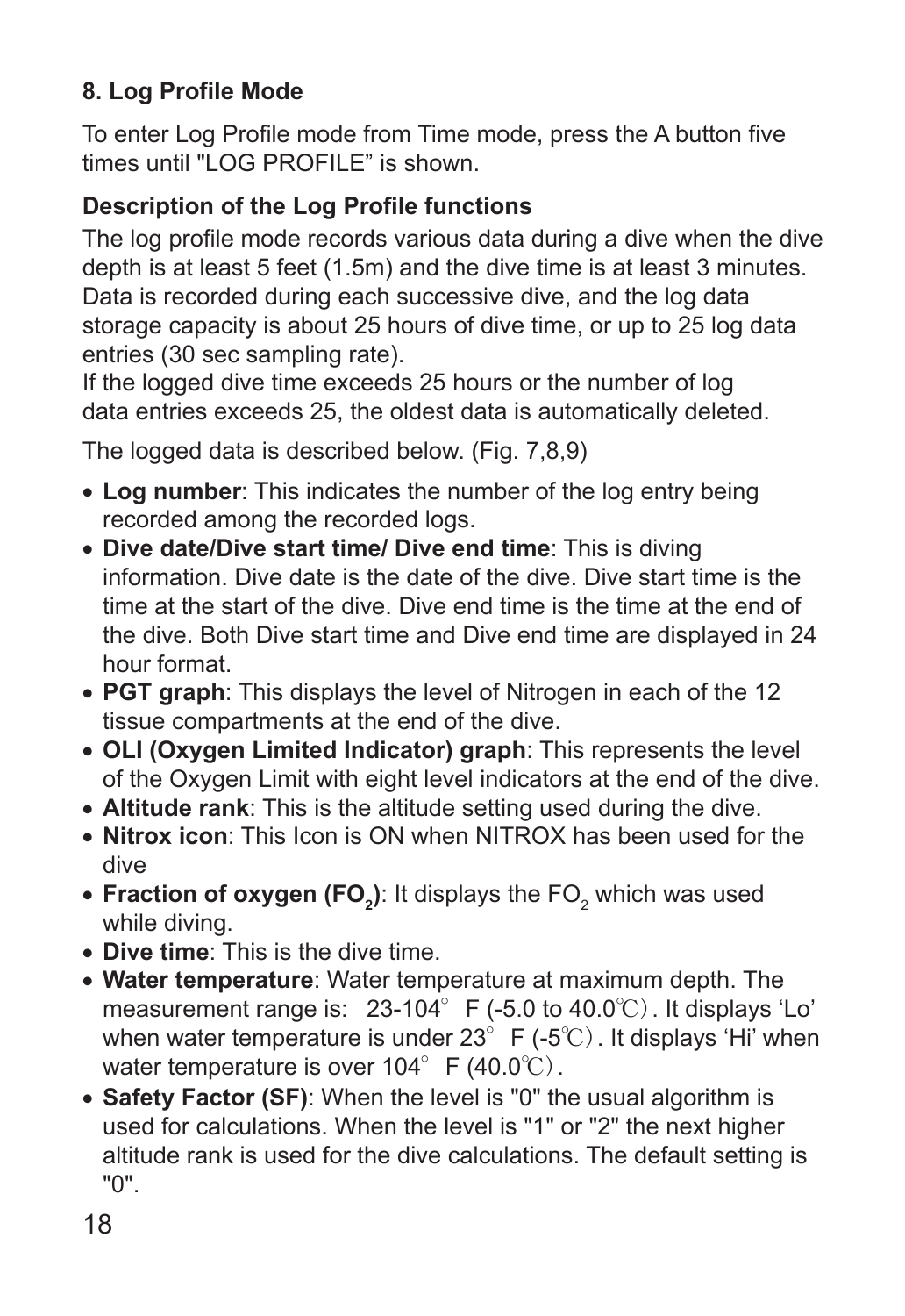- **Average depth**: This is the average water depth during the dive. If the depth is over 328 ft (99.9m), the display is '---'.
- **Maximum depth**: This is the maximum depth recorded during a dive. If the depth is over 328 ft (99m) the display is '---'.
- **Ascent rate indicator**: This is the maximum ascent rate recorded during a dive.
- **Sea/Fresh icon**: This indicates the water setting (sea water/fresh water).

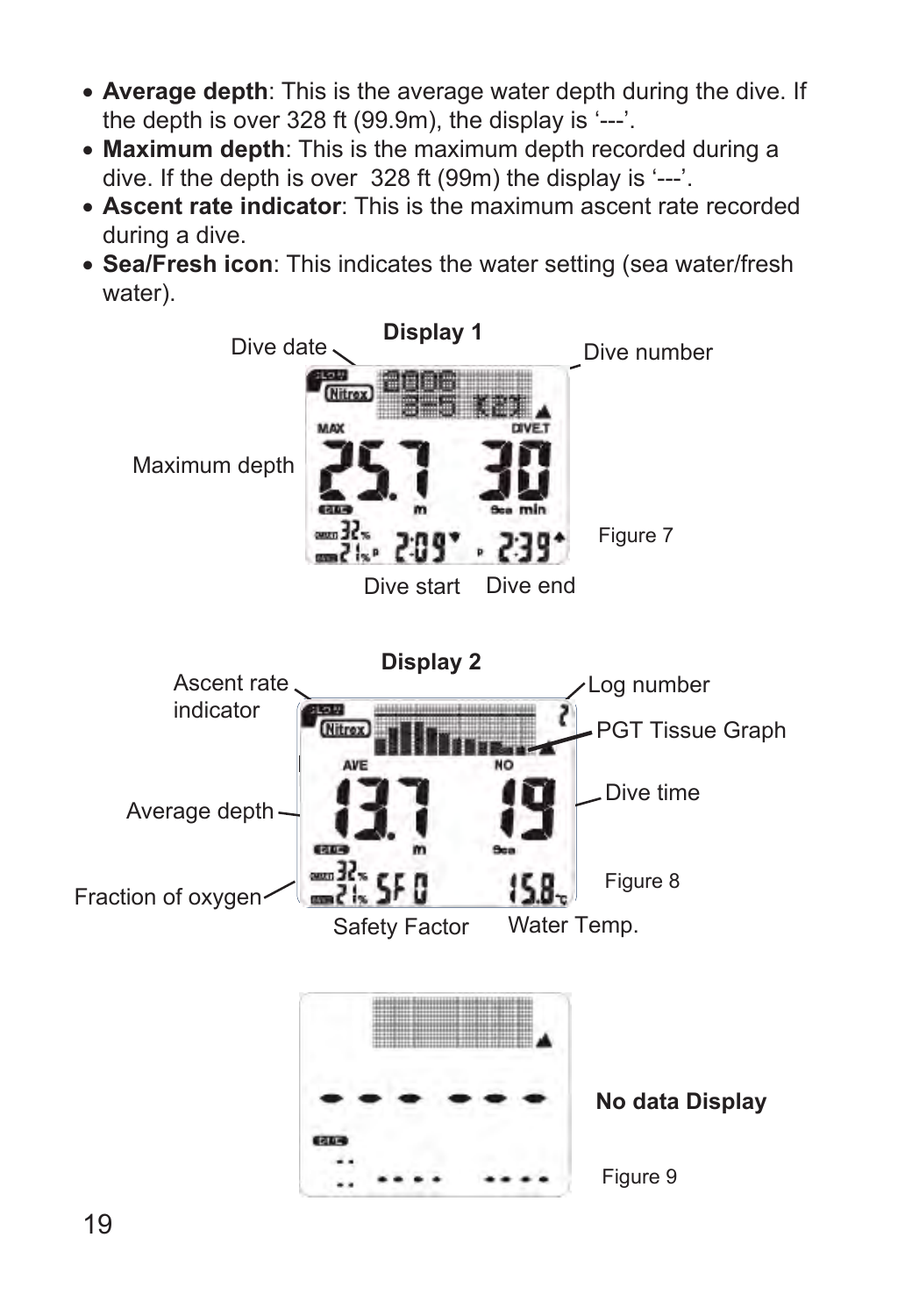**Warning Displays: These are warnings that can occur during a dive. For further description of these warnings see the "dive mode" section.**

### **Alarm Displays**

If the following warnings occur during dive mode they are stored in memory and displayed.

**Ascent rate warning**: If the ascent rate warning is activated it is recorded in the log. The SLOW icon will blink when the dive log is displayed. (Fig. 10)



**Decompression stop violation**: If a deco stop is violated, the warning is stored in memory and the DECO icon blinks when the log is displayed. (Fig. 11)

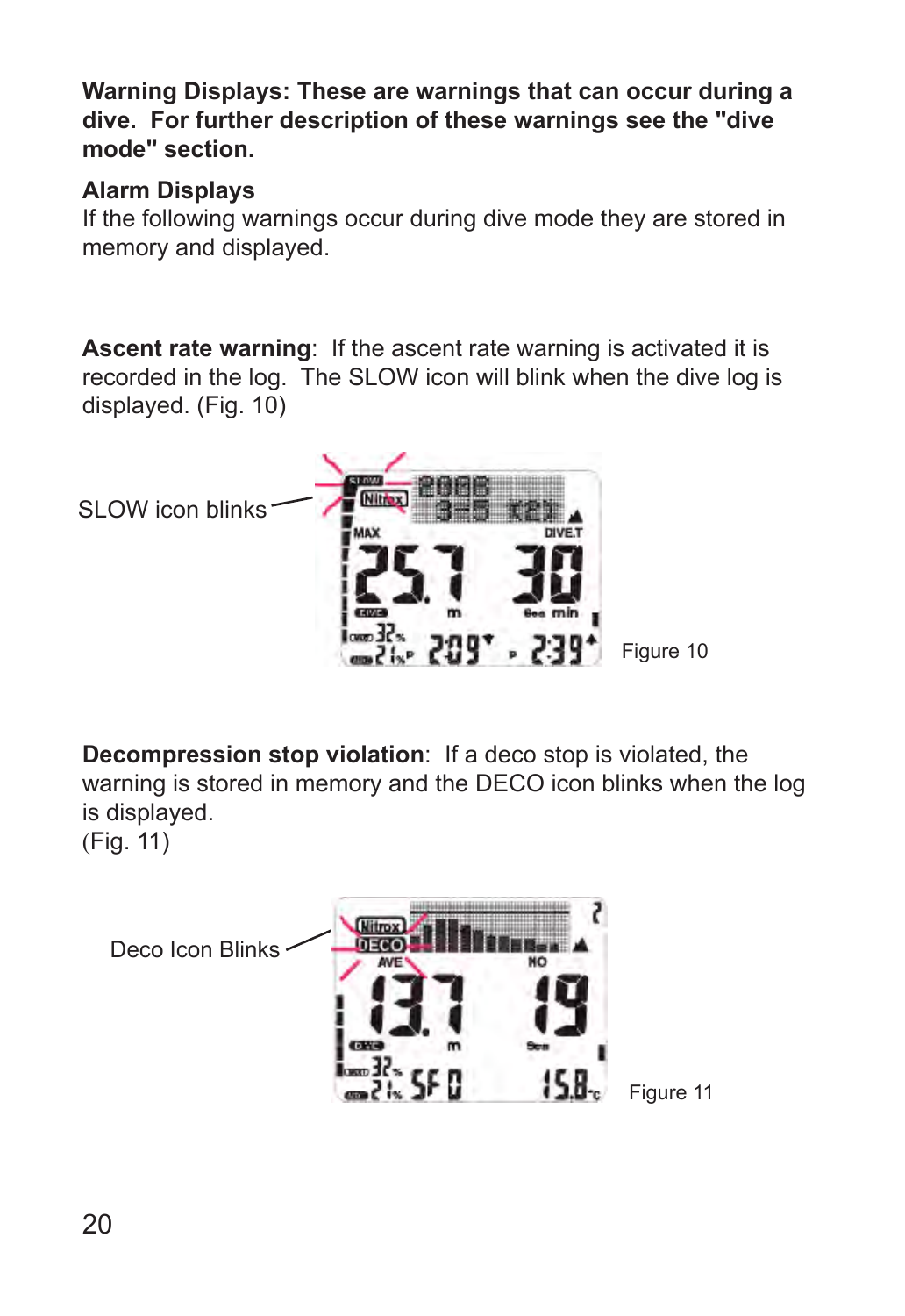**PO<sub>2</sub>** warning: The PO<sub>2</sub> icon blinks if the warning was active during the dive. (Fig. 12)



**OLI warning:** If the OLI reaches 8 bars, the warning is stored in memory and displayed in log mode. (Fig. 13)



**Decompression dive warning**: If the dive enters decompression, then the warning is stored and displayed during log mode. (Fig. 14)

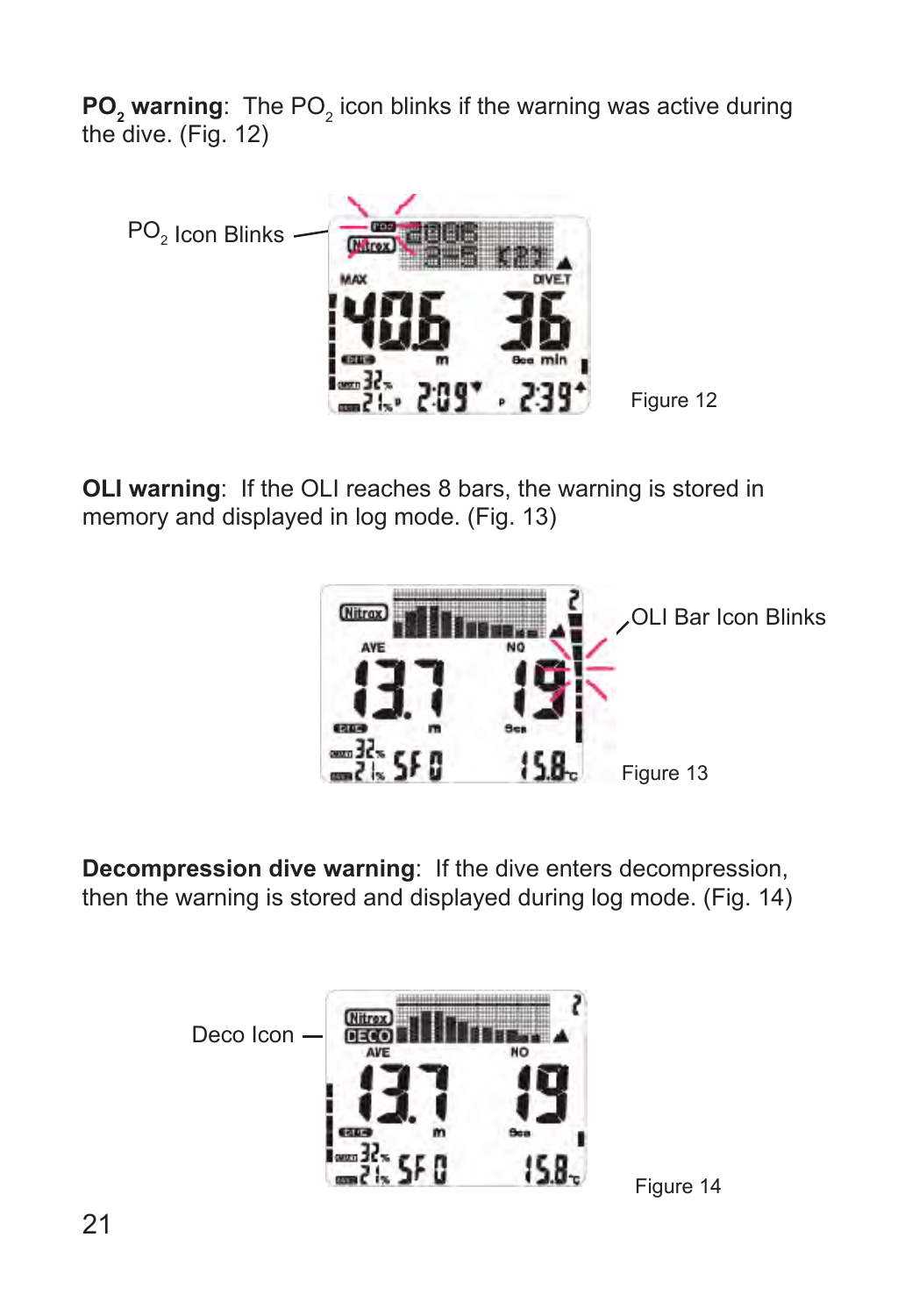**Out of Measurement Range warning**: If the computer entered out of range during the dive, then the event is recorded in memory and the entire display will blink during the log mode. (Fig. 15)



### **Operation of buttons during Log mode**

- Α: Press once to move to PC Transfer. Press and hold this button for 2-3 seconds to move to time mode.
- Β: Press this button to change log number. (25-1→25-2→25-3→1-1→1-2→1-3---→24-1→24-2)
- Β: Press and hold this button to increase log number using fast scrolling.
- C: Press this button to change the log number.

 $(1-3\rightarrow1-2\rightarrow1-1\rightarrow2-3\rightarrow2-2\rightarrow2-1\rightarrow---25-3\rightarrow25-2\rightarrow25-1)$ 

- C: Press and hold this button to decrease log number using fast scrolling.
- Ε: When water is detected, the mode moves to dive mode.
- Auto return: The display automatically returns to time mode when no buttons are used for 2-3 minutes.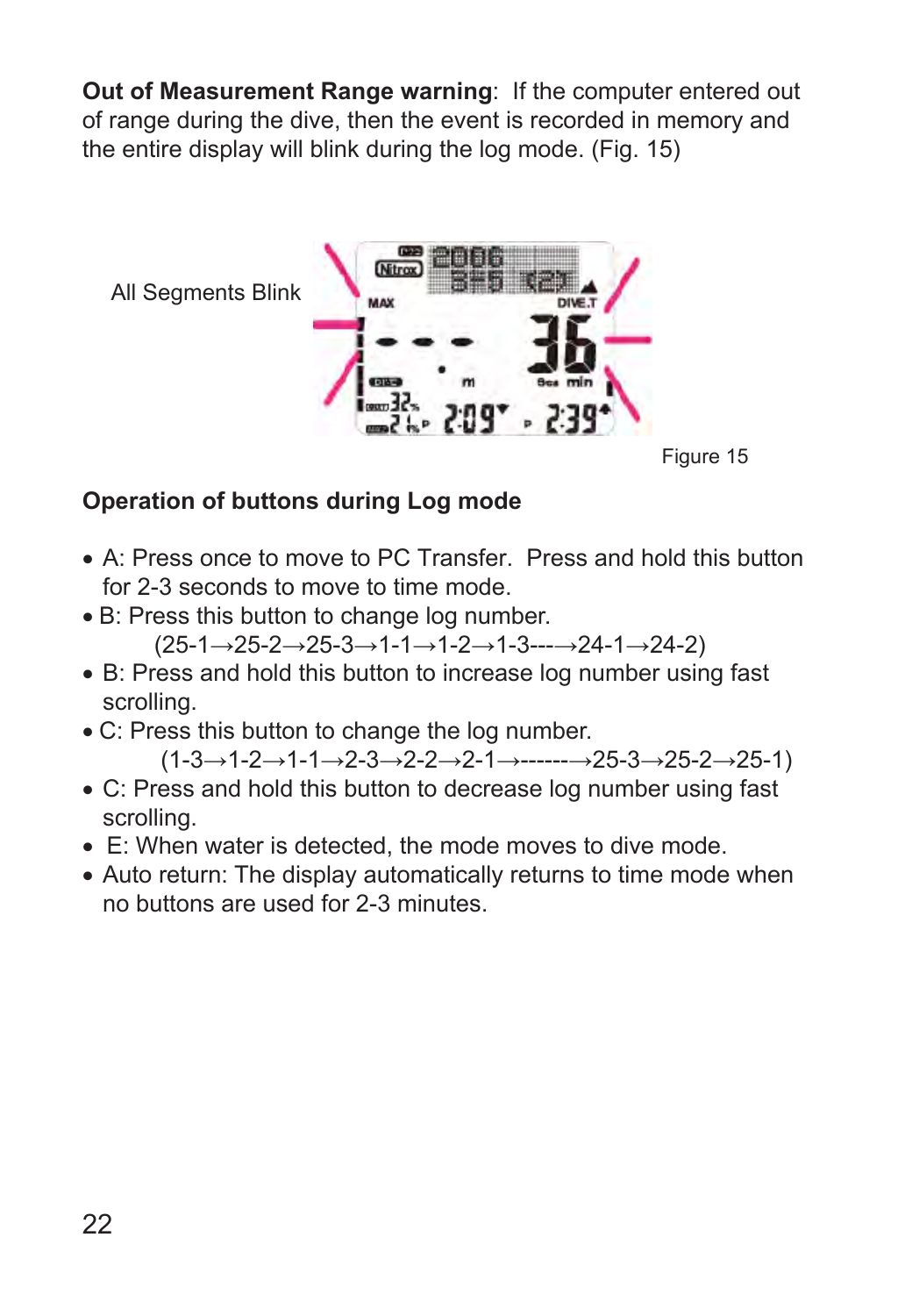# **9. History Mode**

The IQ-850 records the total number of dives, maximum depth, and total accumulated dive time for Dive and Gauge modes in HISTORY. (Fig. 16,17)

To enter HISTORY mode from Time mode, press the A button four times until the display reads "HISTORY".

To clear the dive history, press and hold the B+C buttons for 5 to 6 seconds. Then select Max, Time or # and press C button for 3 seconds to clear the respective field.

A confirmation will occur once the history is reset.



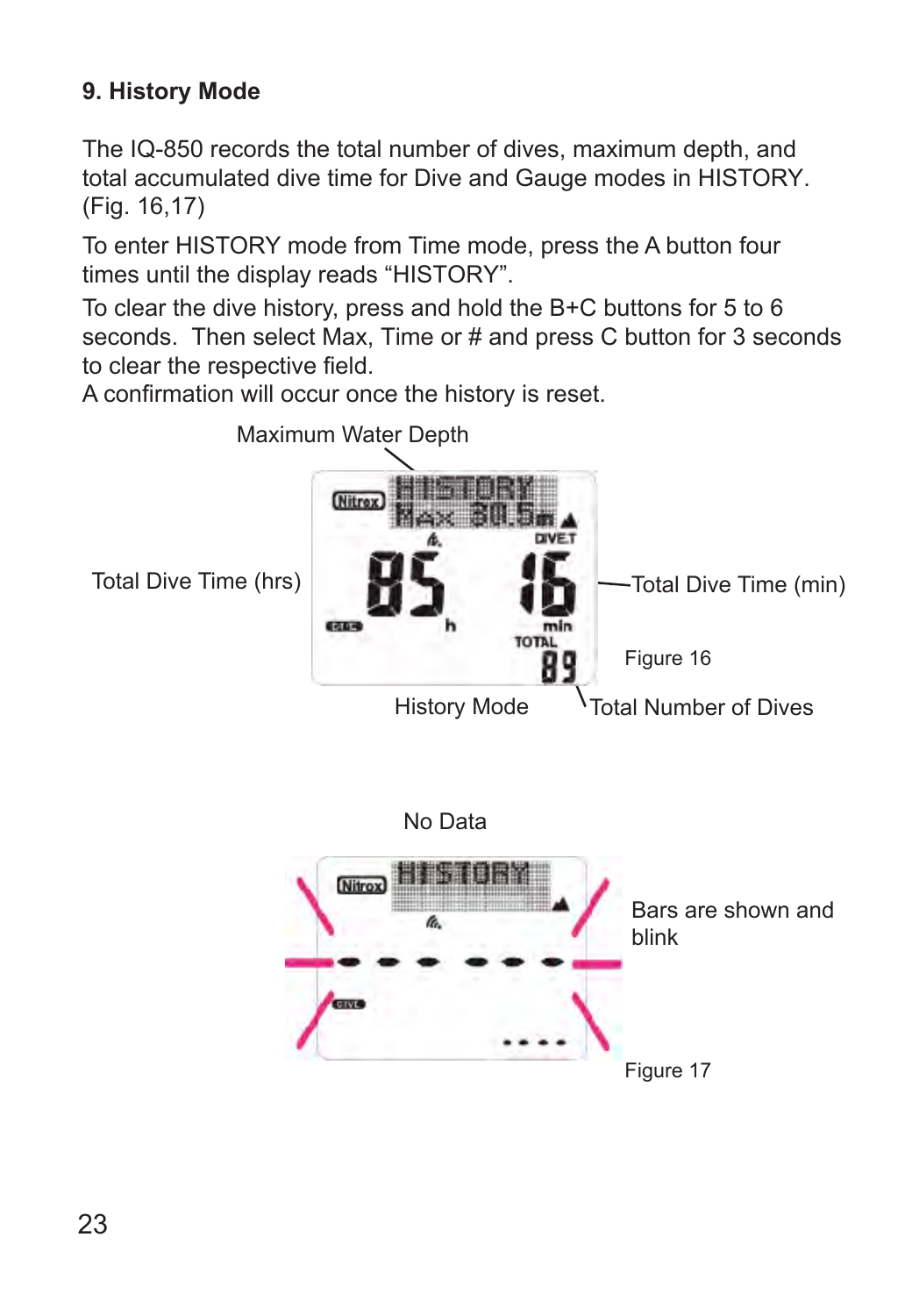## <span id="page-24-0"></span>**1. PC Transfer Mode**

To enter PC transfer mode (data download requires USB cable part# IQ-800PC), press the A button six times from TIME mode.

If surface time is less than 10 minutes after a dive, and there is no log and profile data, the computer will move to Time mode. (Fig 19,20)





Figure 19 Figure 20

## **Description of display during PC transfer mode**

- Battery indicator Icon: This displays the current battery voltage.
- Mode display: This shows PC transfer mode.

### **Operation of buttons**

- Α: Press this button to move to time set mode.
- Β: No function
- C: No function
- Ε: No function
- Τhe transfer mode remains active for 14-15 minutes and then moves to time mode.
- Α: Press and hold this button for 1-2 seconds to move to time mode.

The computer switches to time mode when the transmission ends.

Please consult the installation and user instructions with the IQ-800PC cable and software for further information.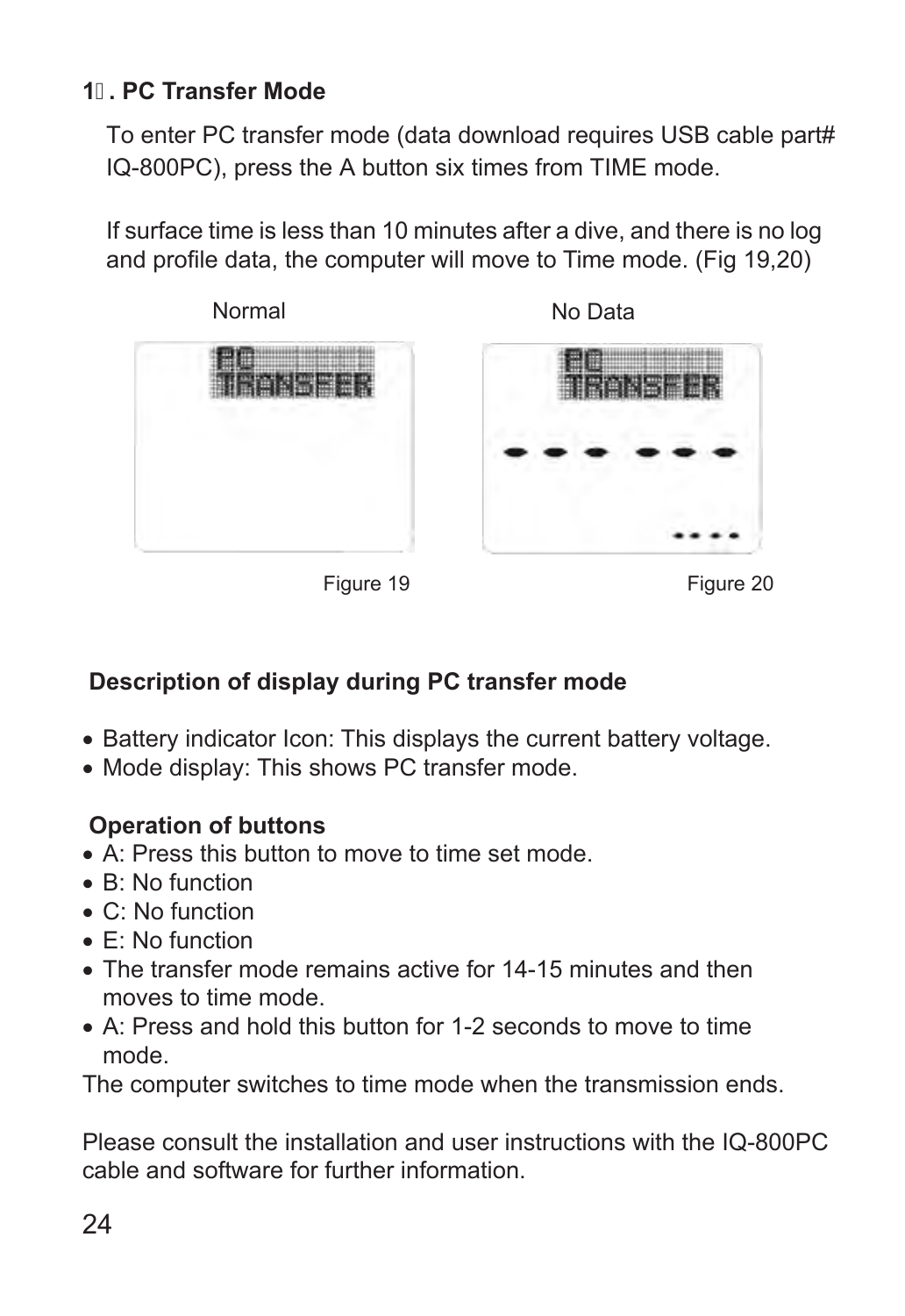# <span id="page-25-0"></span>**1. Time Set Mode**

From TIME mode press the A button seven times until "TIMESET" is displayed, the lower right seconds indicator will flash.

Note: If surface interval time is less than 10 minutes after a dive, the computer will not enter this mode. (Fig. 21)

# **Description of displayg during Time Get A ode**

- Current time: This is the current time of day.
- AM/PM Icon: This icon is shown in 12 hour format.
- Current date: This shows the current year, month, and day.
- Battery indicator Icon: This displays the current battery voltage.
- Segment All On/Contrast: This allows display contrast adjustment.





# **Operation of buttons during Time set mode**

- Α: Press button to select mode.
- Β: Press this button to select the value to change.
- C: Press this button to change the value.
- C: Press and hold this button to change setting the value using fast scrolling.
- Ε: When water is detected the mode moves to dive mode.
- Auto return: The display automatically returns to Time mode when no buttons are used for 2 to 3 minutes.
- A: Press and hold this button for 1-2 seconds to move to Time mode.
- B+C: Press and hold both buttons for 2-3 seconds and depress B 1 time •.. to change screen contrast and view software version.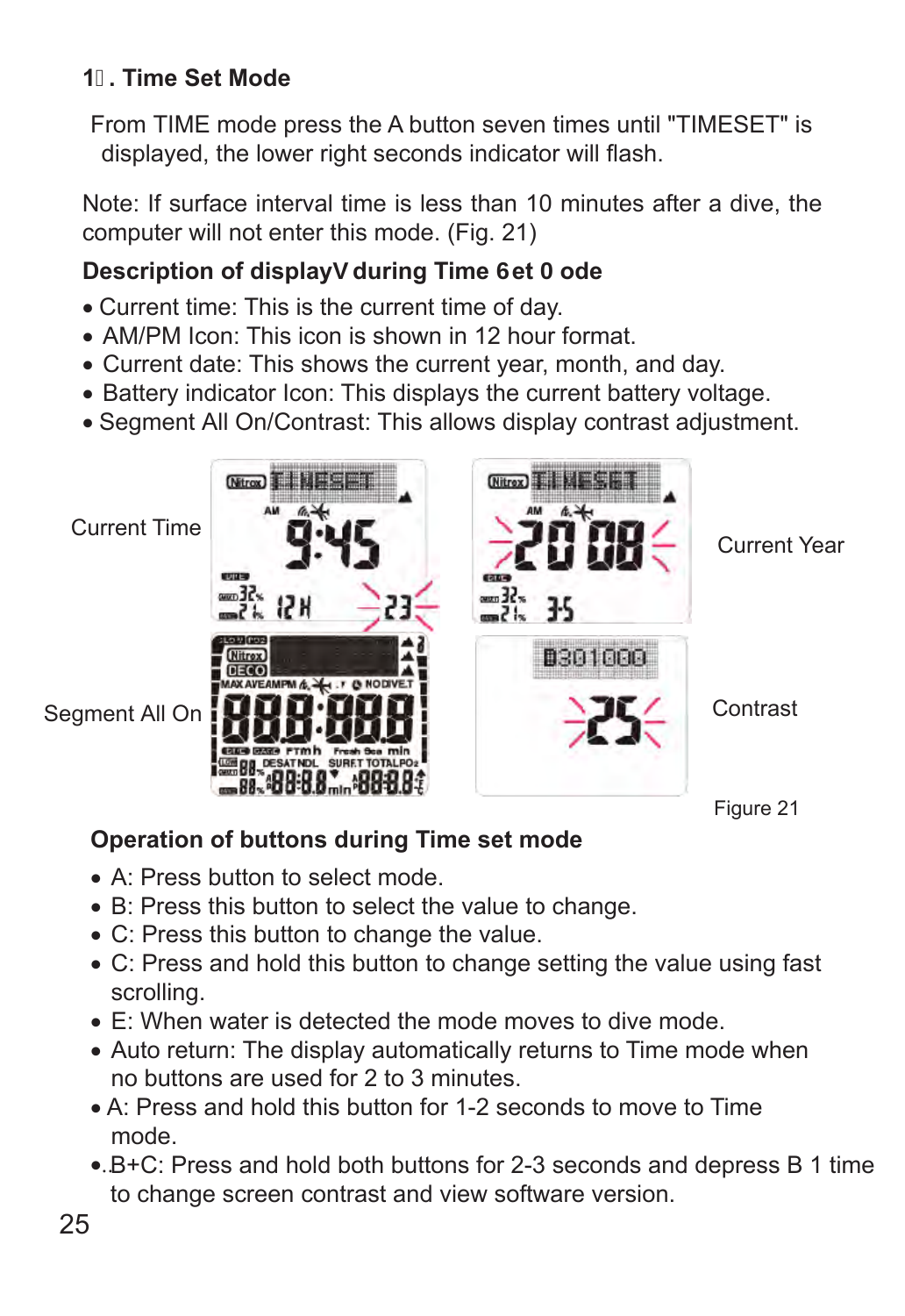## <span id="page-26-0"></span>**12. Dive Mode**

The IQ-850 will automatically enter dive mode when the E buttons come in contact with water.

### **Description of functions during dive mode**

The are several different displays and functions available in DIVE mode including: non-decompression dive mode, decompression dive mode, safety stop time, gauge and out of measurement range condition. The functions of each mode are described below.

### **Non-decompression mode**

This is for a non-decompression (NDL) dive. (Fig. 22)



**Decompression mode** This is used for dives that last longer than the NDL's. The DECO icon warning will continue until the advised depths are reached. If you ignore the DECO warning and go straight to the surface for longer than 10 minutes, the display will freeze and all calculations will stop. The IQ-850 will switch automatically to TIME mode after 48 hours have elapsed. This information is recorded in the dive log. The IQ-850 can only switch to log, profile, or PC transfer mode while the calculations have stopped. (Fig. 23)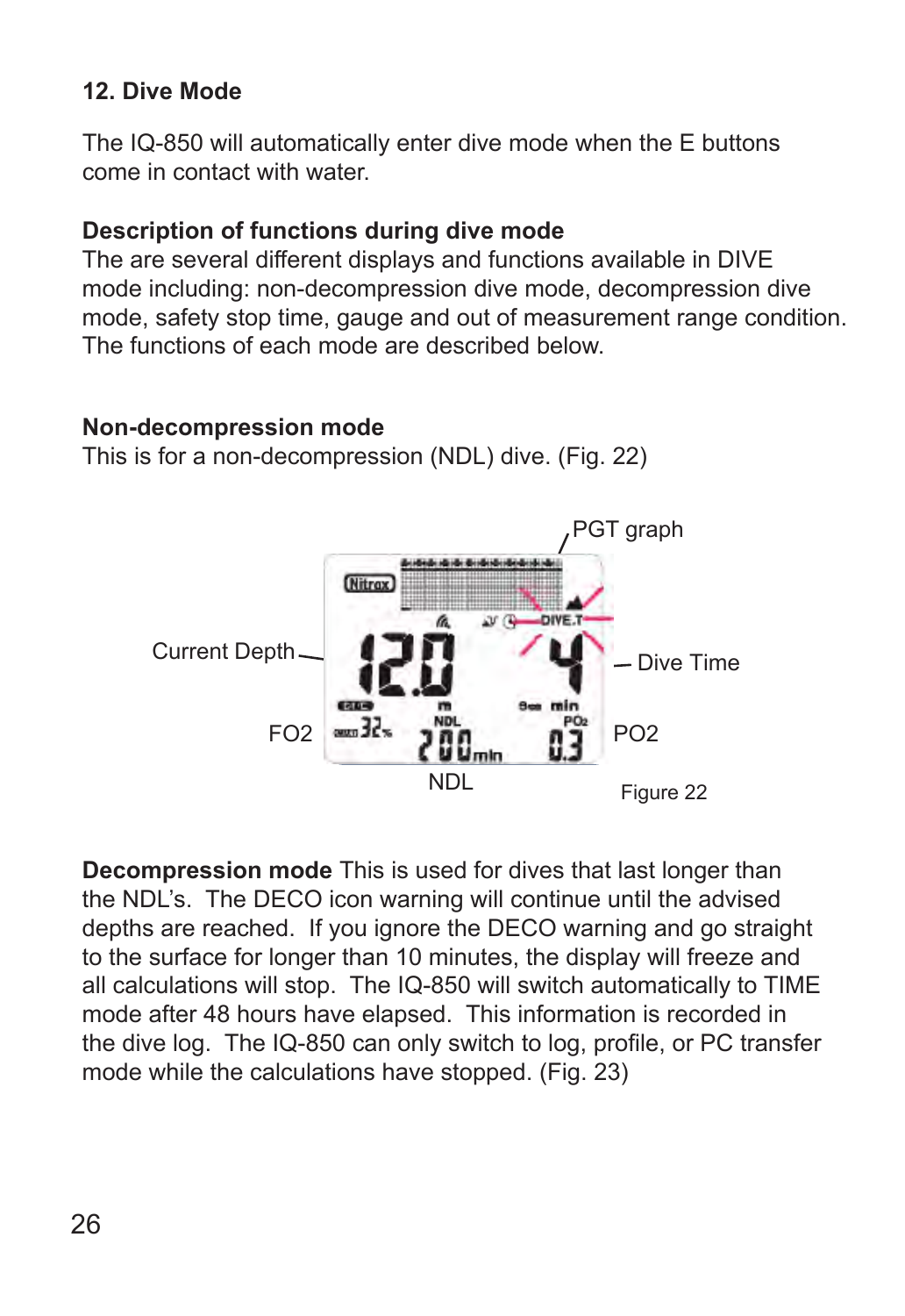### Decompression Dive Stop Depth Stop Time Total ascent **Nitrox Mitrax** DECO DIVE.T 6304  $-55$  $-55$ To access screen 2 hold B button

Figure 23

# **Safety Stop Timer**

This timer shows the recommended safety stop time while in dive mode. If the diver descends over 32 feet (9.9m), then comes up to a depth of 20 feet (6m), this value appears instead of NDL. Safety stop time starts at 3 minutes and is counted down until the time is 0. The safety stop timer disappears and NDL appears in its place once the timer reaches zero.

The timer stops temporarily if the depth becomes equal to or more than 26.5 feet (8.1m) during which time the counter stops temporarily, and the NDL display appears again.

The timer is reset if the depth becomes equal to or more than 33 feet (10 m). (Fig. 24)

## **If the diver doesn't follow the safety stop information, the IQ-80 doesn't impose any penalty.**

Safety Stop Timer,



Safety Stop



To access screen 2 hold B button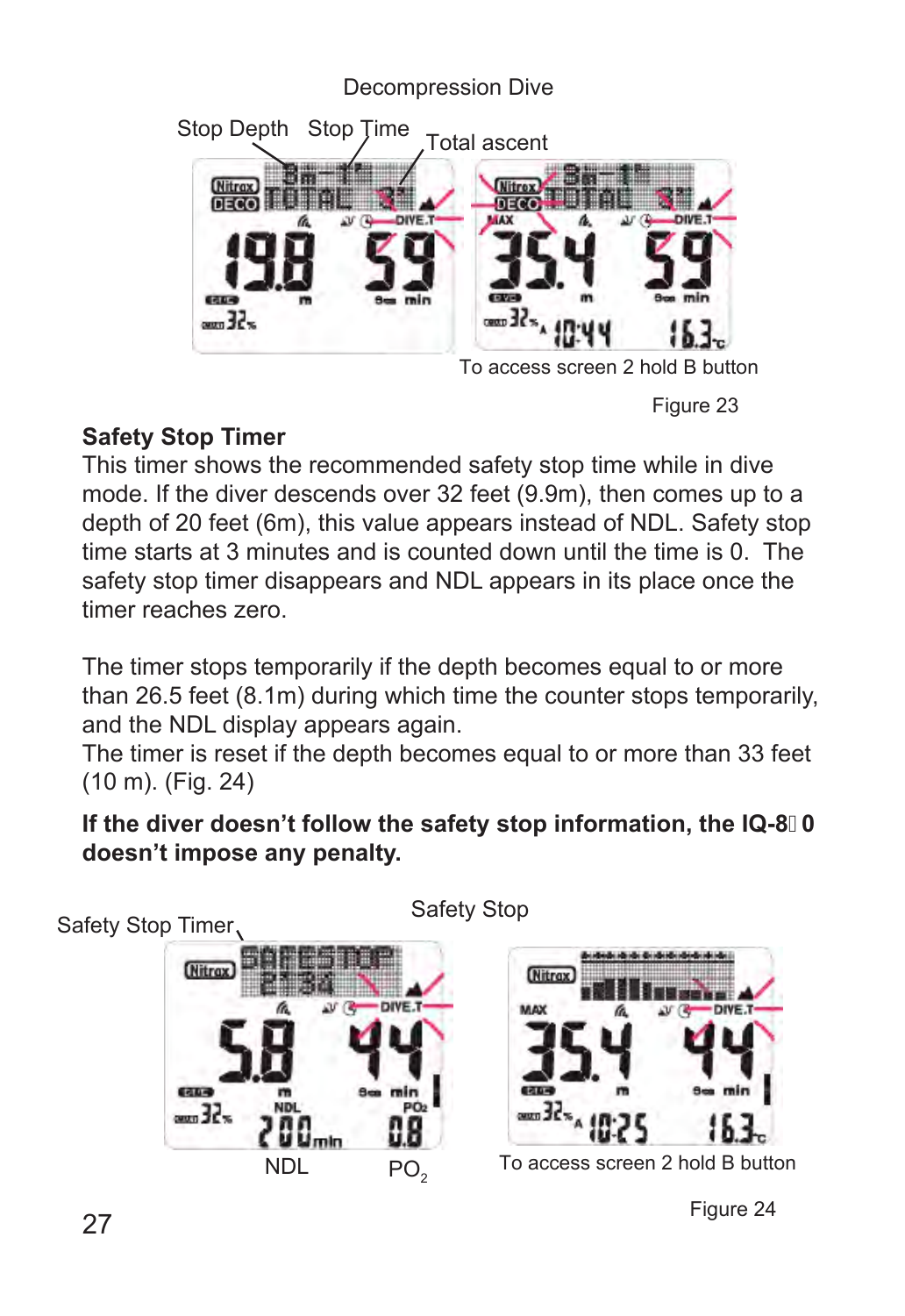# **Out of measurement range condition**

When exceeding a measurement range, the exceeded parameter becomes '---' display and all of the displays blink. The following situations will cause an Out of Measurement Range condition.

- Case 1: The water depth exceeds 328 ft(99.9m).
- Case 2: The dive time exceeds 599 minutes.
- Case 3: Decompression is required at a decompression stop depth greater than 30 meters (100 feet) .
- Case 4: Decompression stop time has exceeded 99 minutes
- Case 5: Total ascent time has exceeded 99 minutes



During an Out of Measurement condition the entire display blinks.

# **Display description during Dive mode**

- N8 @fBc 8 YW: a df Ygglcb | @a lit: This is the diving time possible for a non-decompression dive at current depth.
- **7 i ff Ybh XYdh**: This indicates the current water depth. The water depth is measured every 1 second.
- **Dive time:** This is the current dive time. It will end at a depth of 5ft or less. The maximum dive time displayed is 599 minutes.
- **Pressure of Oxygen (PO<sub>2</sub>):** This indicates the PO2 value at the current depth. This value is calculated upon fraction of oxygen and current depth.
- **N2 (Pressure Gas in Tissue Nitrogen) graph:** This indicates the level of nitrogen absorption in the tissue, measured in 12 compartments.
- **O2 (Oxygen Limited Indicator) graph:** This indicates the level of Oxygen currently in the diver's body.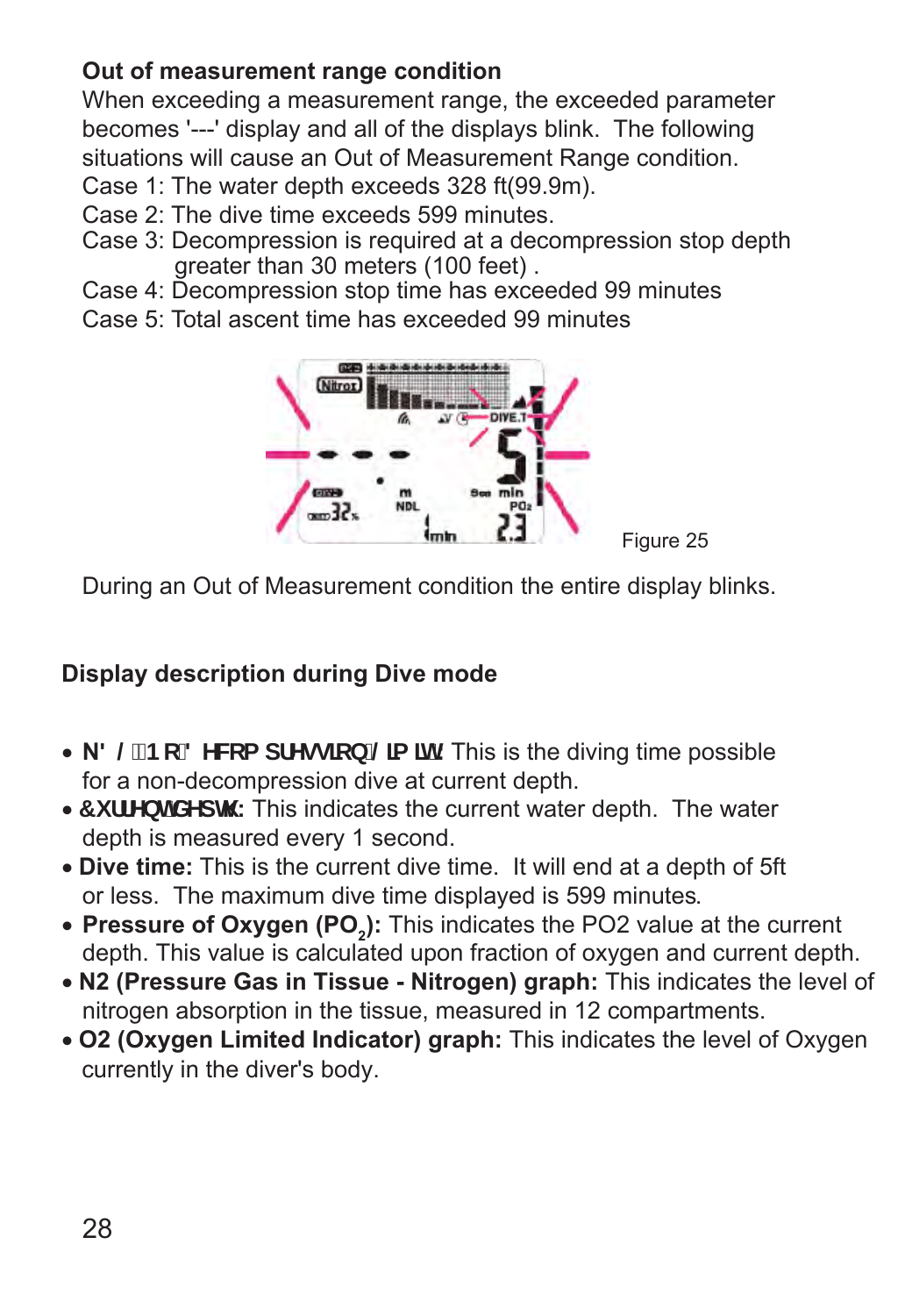- **Nitrox Icon:** This Icon is on when NITROX has been set at 22% or higher
- **Ascent rate bar graph:** The greater number of indicators displayed, the greater the ascent rate.
- **Ascent rate warning:** The SLOW icon and "SLOW" warning are displayed if the ascent rate is 7 or higher.
- **Fresh/Sea icon:** Indicates whether the computer is set to fresh or salt water
- $\bullet$  PO<sub>2</sub> Warning: If the PO<sub>2</sub> is 1.4 or above a warning is displayed. If the PO2 reaches 1.6 or above the whole OLI bar graph will also blink
- **OLI Warning:** If the OLI is showing 7 indicators or higher the OLI bar graph blinks and the "OLI" warning is displayed.
- **Altitude level:** Displays the current altitude rank being used.
- **Decompression stop depth (Ceiling):** The decompression stop depths are calculated according to the dive conditions and then displayed (10-320 ft/3-99m)
- **Decompression stop time (DECO STOP TIME):** This is the amount of time to be spent at a decompression stop depth. A countdown timer is shown during decompression.
- **Total ascent time(TOTAL):** This indicates the total amount of time required for ascent from the current depth to the surface, assuming that all decompression stops are made.
- **DECO icon:** This icon appears if the diver must perform decompression prior to surfacing.
- Fraction of oxygen (FO<sub>2</sub>): This icon displays the FO<sub>2</sub> which was set for the dive.

# **WARNING**

Do not use your IQ-850 without confirming that its FO2 setting accurately matches that of your breathing media. Failure to do so may mean that your IQ-850 will be unable to accurately monitor your exposure to nitrogen and oxygen, and lead to decompression illness (DCI) or CNS Oxygen Toxicity, **conditions that can cause serious person injury or death.**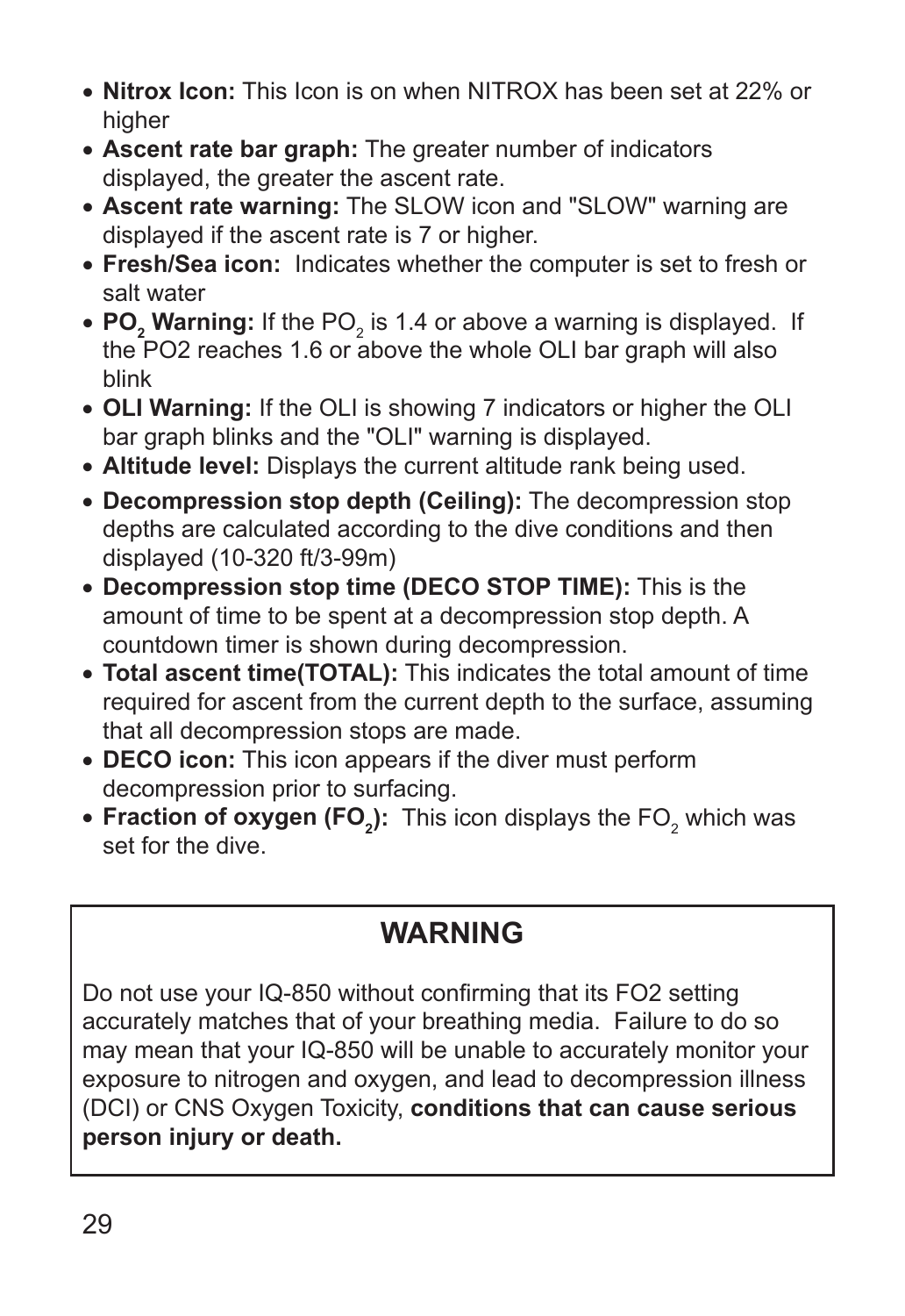- **Decompression dive warning:** When the NDL is exceeded and the IQ-850 changes to Decompression mode, the word DECO is displayed. This information is recorded in the dive log.
- **Decompression stop violation warning:** if a depth shallower than the decompression stop depth is recorded, the DECO icon blinks and the "DECO" warning is displayed as a decompression stop violation warning.
- **Mode:** the mode will display "DECO".

### **Operation of buttons during Dive mode**

### **Non-decompression (Fig. 26)**

- A: Turns the back light on from 4-5 seconds.
- Β: When user pushes and holds button B, it displays secondary display, showing the temperature, the dive time, the maximum water depth, the setting FO $_{\textrm{\tiny{2}}}$  value and back light is on from 4-5 seconds.
- C: Turns the back light on from 4-5 seconds.

In less than 5 feet (1.5 m) of water the IQ-850 moves to time mode.

### **Decompression**

- A: The back light is on from 4-5 seconds.
- Β: When user pushes and holds a button B, it displays the temperature, the dive time, the maximum water depth, the setting  $FO_2$  value, and the back light is on from 4-5 seconds.
- C: Back light is on from 4-5 seconds.

Once the diver is less than a depth of 5 ft and after 10 minutes the IQ-850 moves to Decompression stop violation lock if a violation occurred during the dive. The computer can't be used for 48 hours. The mode will be automatically switched to time mode after 48 hours have elapsed.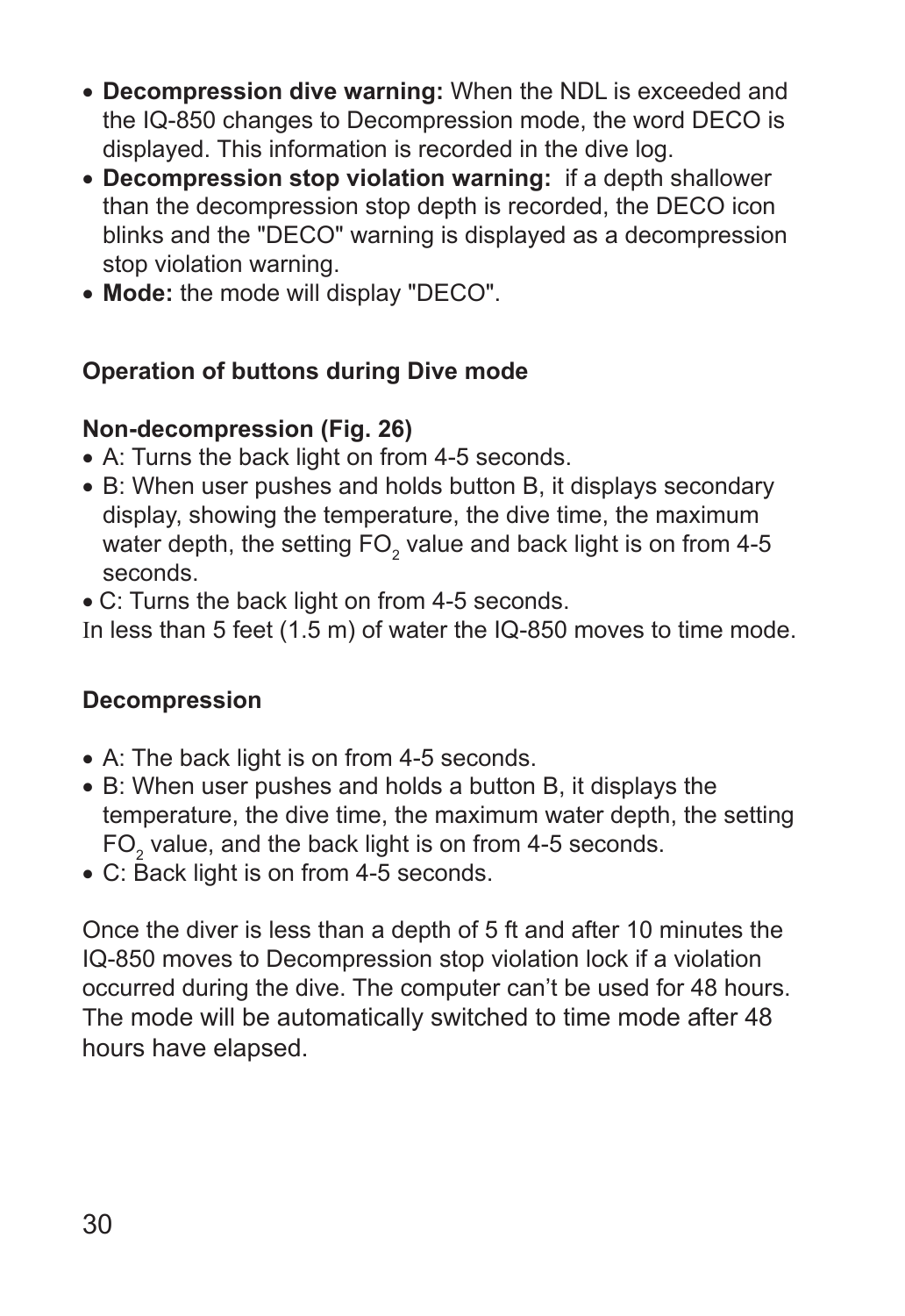# **Warning Screens**

The following warning screens may appear during a dive. If a warning appears the diver should take immediate action to correct the warning.

### **Ascent Rate warning**:

If the ascent rate is exceeded, the SLOW icon, current depth, ascent rate bar graph, and SLOW mode icon will blink. If it is activated again within with 6 seconds, the warning will be recorded in the log. The ascent rate bar graph will show up to 10 indicators. (Fig. 26)



**NDL warning**: If the NDL decreases to less than 3 minutes, the diver is alerted by the NDL icon and the NDL time blinking for 6 seconds. The sound or warning vibration will operate for three seconds. (Fig. 27)



Figure 27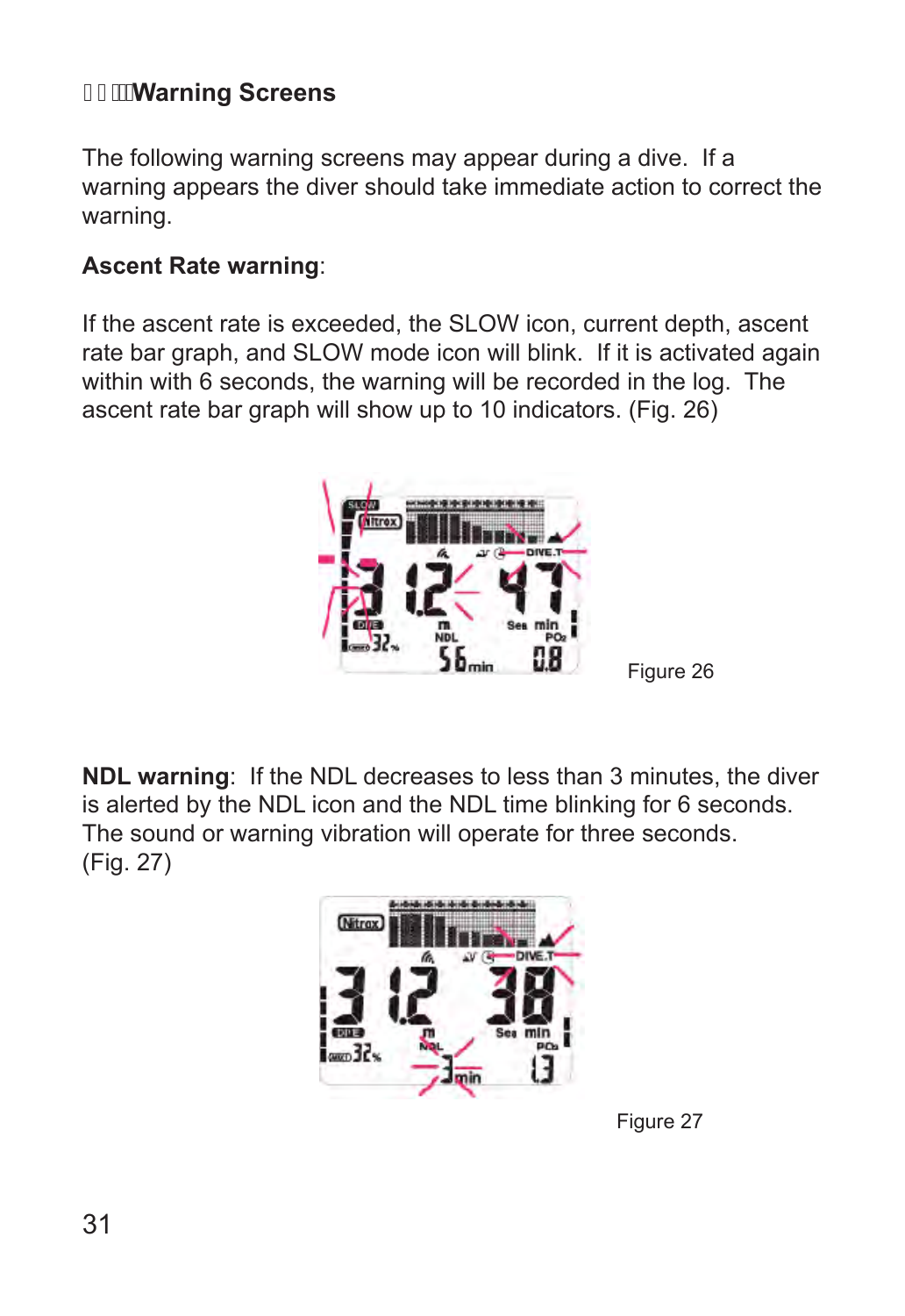# • **Decompression stop violation warning**:

 When current depth is shallower than the indicated decompression stop depth, the IQ-850 will alert the diver with the display and the alarm. If the diver returns to the indicated water depth, the warning display stops blinking. This information is recorded in the dive log. (Fig. 28)

## **Decompression stop violation warning**



The DECO information and the DECO icon will blink continuously. The warning will operate twice for three seconds.

Figure 28

• PO<sub>2</sub> warning: The PO<sub>2</sub> warning has two levels. (Fig. 29)

a. PO<sub>2</sub> equals 1.4 or 1.5: The current depth, PO<sub>2</sub> icon, PO<sub>2</sub> value, and PO $_2$  indicator blinks for 15 seconds. b. PO $_2$  equals 1.6 or more: The current depth, PO $_2$  icon, PO $_2$ 

indicator, and OLI bar graph (8 indictors) blinks continuously.

In both cases the sound or vibration warning will operate twice for three seconds each time.



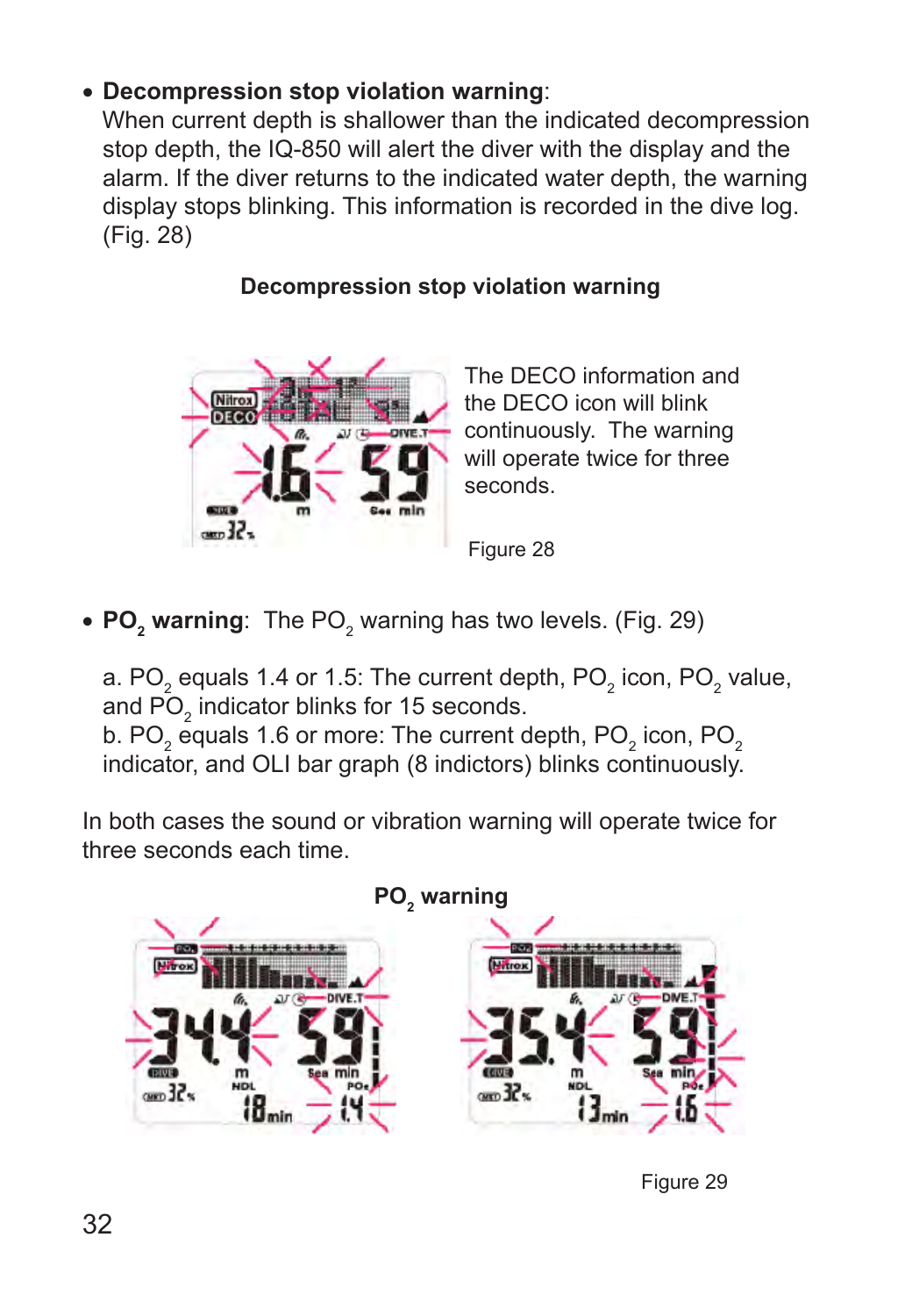### • **Oxygen Limit Indicator warning**:

When the OLI graph reaches 7 or 8 bars, the IQ-850 responds with a flashing display and the alarm. There are two types of warnings, as described below. (Fig. 30)

- a. 7 bars displayed: The OLI bar graph will blink for 15 seconds.
- b. 8 bars displayed: The OLI bar graph will blink continuously. This information is recorded in the dive log.

The warning sound or vibration will operate twice for three seconds each time the warning is active.



### **OLI warning**

**Decompression dive warning:** If the NDL is 0 and a decompression dive is entered, the diver is alerted with a warning, followed by the decompression information display. Once the dive becomes a deco dive the PGT bar graph, DECO icon, and "DECO" indicator blink for 15 seconds. The sound or vibrating alarm will operate twice for three seconds. The information is recorded in the log. (Fig. 31)



Figure 31

Figure 30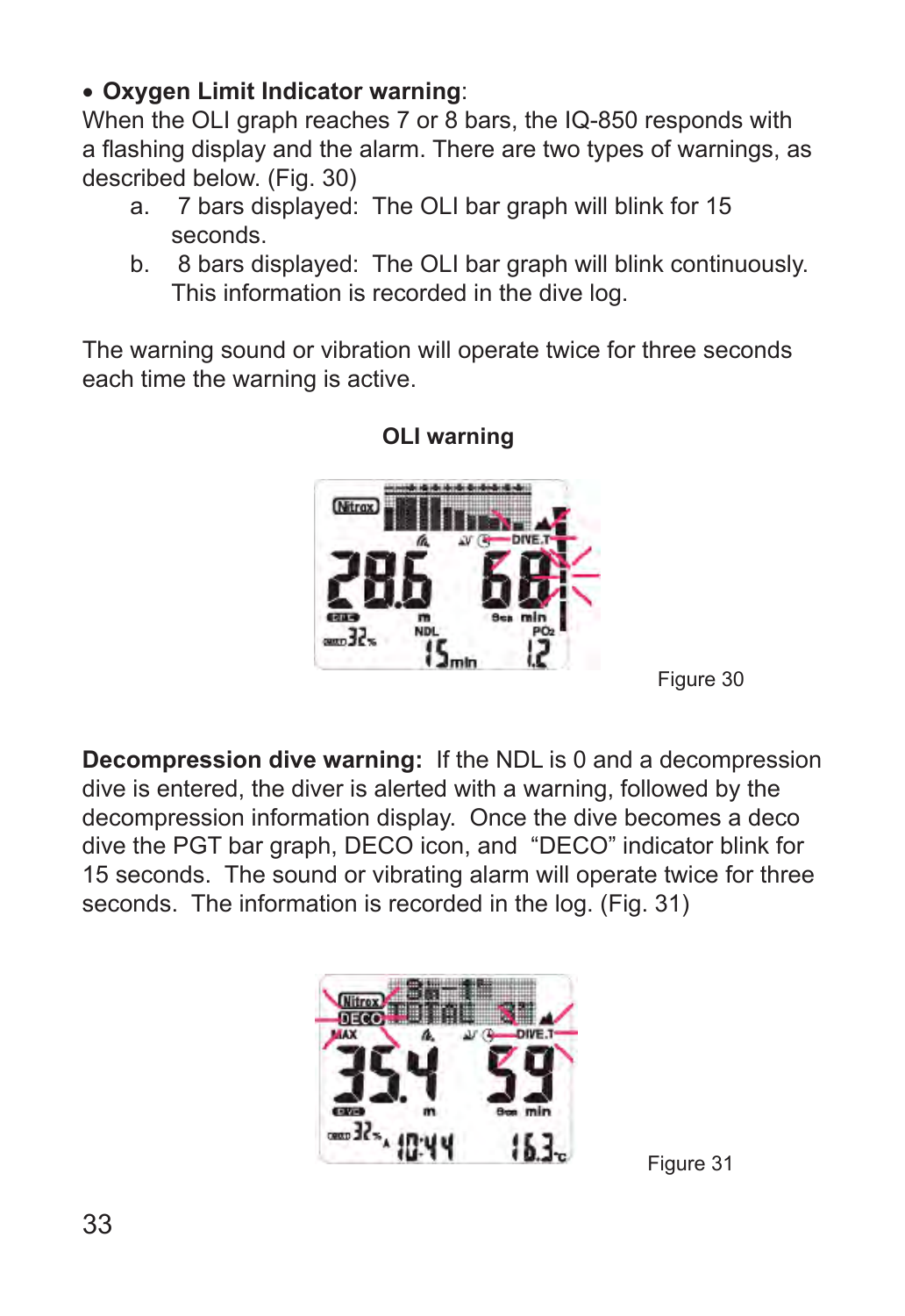**Out of Measurement range warning:** If the computer enters this warning mode, all of the display segments will blink as shown below. The sound or vibrating alarm will operate twice for three seconds. The warning is recorded in the log. (Fig. 32)



Figure 32

### **WARNING**

An IQ-850 displaying an "Out of Range" warning is incapable of displaying other critical information such as depth, time, ascent rate,  $\mathsf{PO}_{2}$ , OLI, and deco stop violations, and required decompression stops. You should not under any circumstances use an IQ-850 in such a way that would cause the Out of Range Warning to be displayed. **Under such conditions, the risk of serious personal injury or death would be substantial.**

### **Decompression stop violation lock and Out of Measurement range lock**

In this mode the computer is locked until 48 hours have elapsed. The IQ-850 won't move to dive plan or dive set mode.

- Α: Use this button to switch modes
- C: This button works normally in selected mode
- Β: This button works normally in selected mode
- Ε: Water detection button: no function.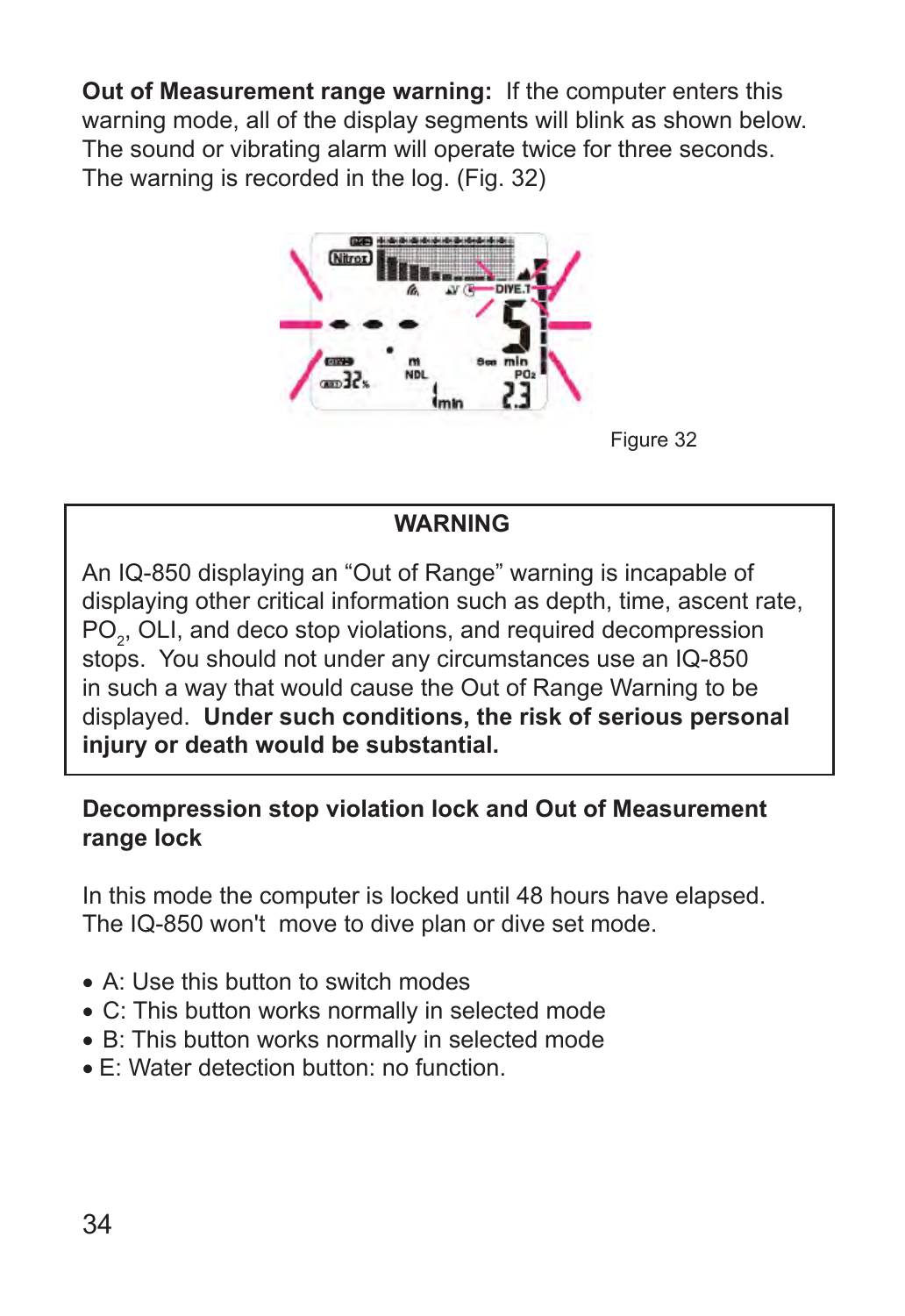**Safety Stop warning:** There are two types of safety stop warnings. The diver is alerted to the start of the safety stop by a blinking stop icon and SAFE indicator. If the safety stop has started and the depth becomes less than 5 feet (1.4m), the remaining stop time will also blink for a perriod of 10 minutes.

The warning is not recorded in the log. (Fig. 33)



Figure 33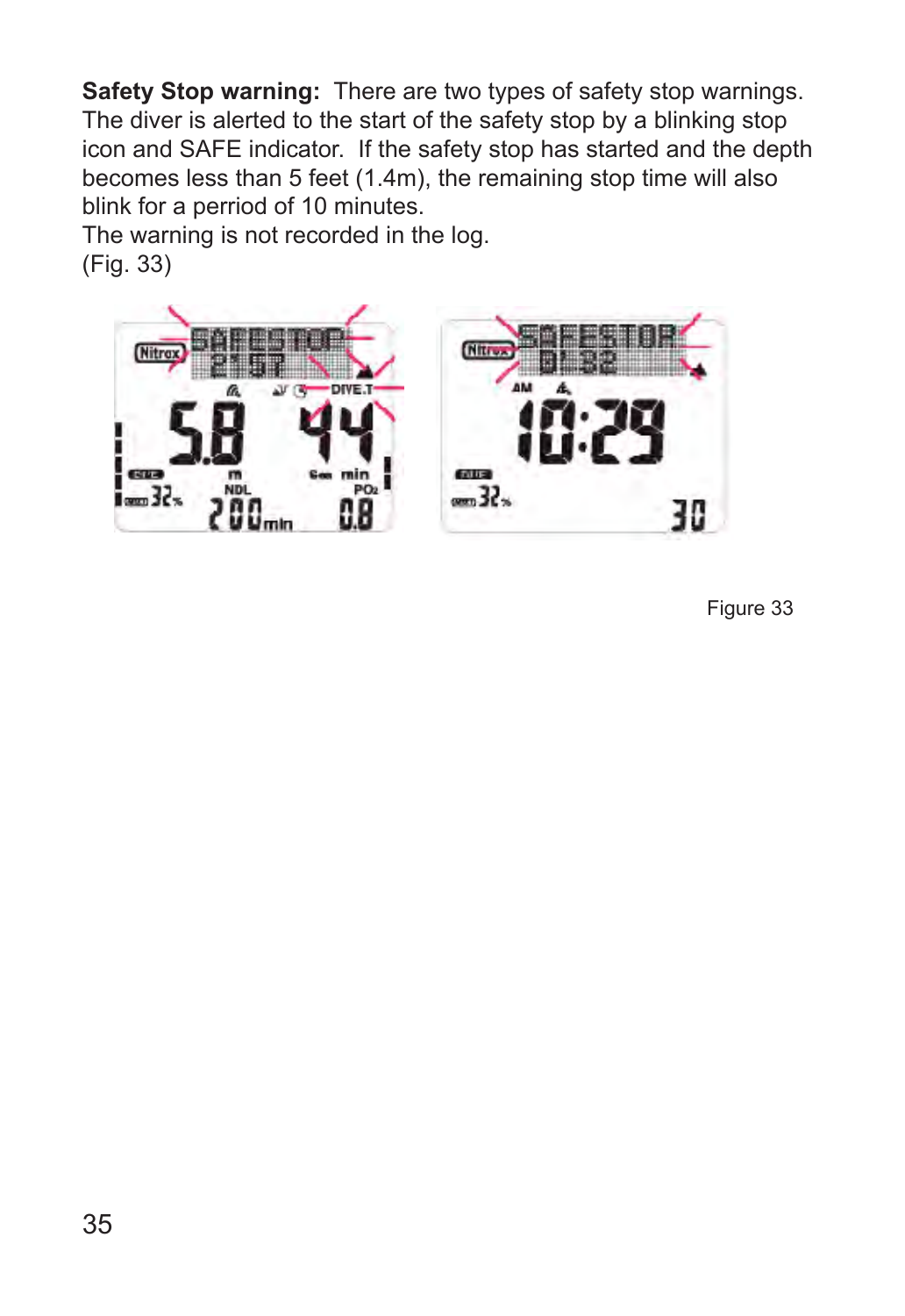# <span id="page-36-0"></span>**14. Altitude Setting**

**Altitude setting**:The IQ-850 automatically measures and calculates the current location's altitude and displays the corresponding altitude rank. The relation between altitude rank levels and altitudes are shown below. A new altitude measurement and calculation is made once every ten minutes. (Fig. 34)

| Altitude rank | Altitude range            |
|---------------|---------------------------|
|               | 0-2952 feet (0-900m)      |
|               | 1968-5904ft (600-1800m)   |
|               | 4920-8528ft (1500-2600m)  |
|               | 7544-19680ft (2300-6000m) |
| Frr           | Over 19680ft (over 6000m) |

Figure 34

When the altitude is over 19680 feet (6000 meters), the display will blink while showing the altitude rank and 'Err' icons and the dive computer will not function until the altitude drops to a lower level (under 19680 feet (6000 meters)). The calculations of PGT, OLI and desaturation time are stopped when altitude is over 19680 feet (6000 meters), and 'Err' is displayed; however surface time continues to be counted. When the altitude is less than 19680 feet (6000 meters), the display shown before reaching that altitude is displayed again. The same displays and processing occur if the altitude cannot be measured for any reason.

Altitude measurements are made during all modes except Dive and PC transfer mode. The computer will display the current altitude setting icon in Time Mode and Plan Mode (In Dive Log mode the rank of the dive is displayed.)

# **Warning**

The IQ-850 is not intended for use at altitudes above 19680 ft (6000 m). Diving at high altitudes carries an increased risk of decompression sickness.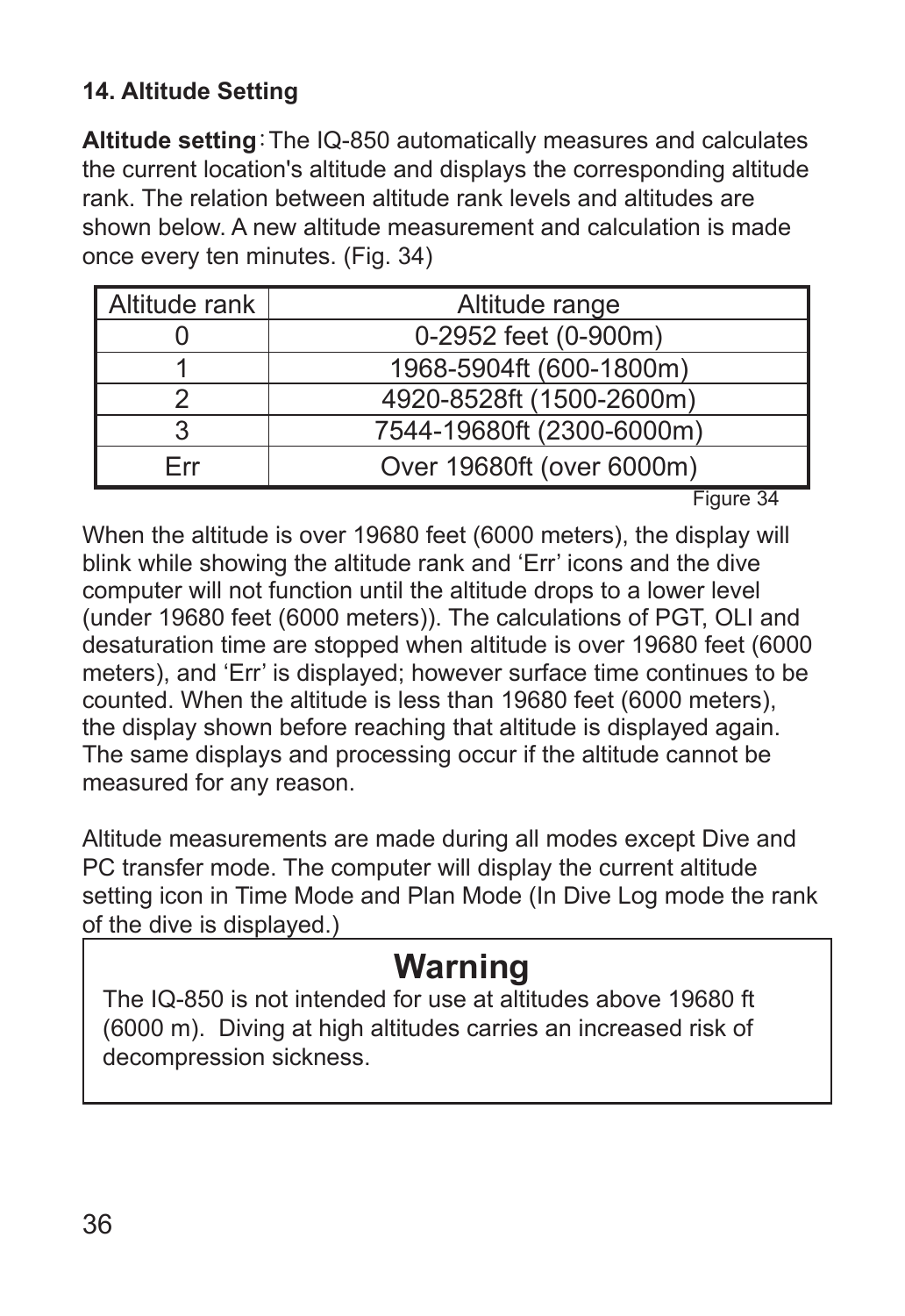Below are the Altitude Setting Icons for the rank of 0,1,2,3. If the altitude exceeds 19680 feet, the icon will blink and the Err icon will be displayed. (Fig. 35)



If the Altitude exceeds 19680 feet (6000 meters), the display shown below will appear. (Fig. 36)





• A difference of one-minute may occur between when the PGT graph is turned off and when desaturation time is turned off.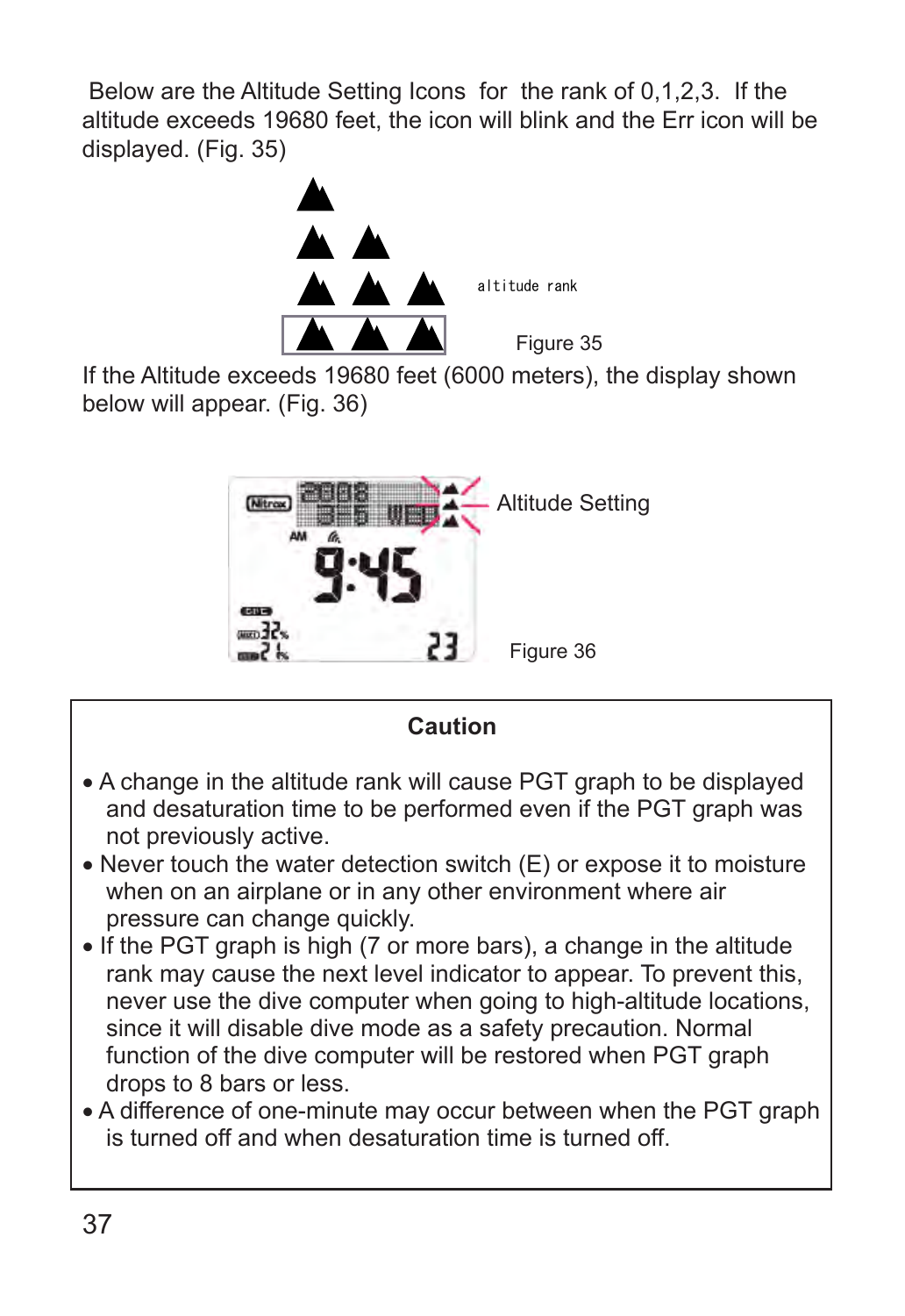## <span id="page-38-0"></span>**15. Battery Level Icon**

Battery level readings are performed in all modes with the exception of dive mode and PC transfer mode.

If the voltage of the battery drops below 2.7 volts, the low battery icon will be activated and the icon will blink.

If the voltage is suitable for use and above 2.8 volts, the icon is off.

If the low battery level is detected, the computer will not enter dive mode. The sound/vibration alarm test will not work when the low battery icon is on.

### **16. Battery Replacement**

The IQ-850 uses one CR2032 3v battery.

In order to replace the battery, remove the clear cover with a coin by unscrewing it in the "open" direction indicated by an arrow on the cover. Remove the battery and inspect the compartment for signs of corrosion or water. If you find signs of corrosion, return the computer to your authorized TUSA dealer. Replace the old battery with a new one, taking care that the polarity is correct. Failure to do so may result in the computer losing its calibration. Inspect and lubricate the battery compartment cover O-ring with a thin film of silicone grease before replacing it.

Screw the cover back in place in the direction indicated on the cover. Do not overtighten.

### **Please note that the warranty does not cover damage to the computer due to improper battery replacement.**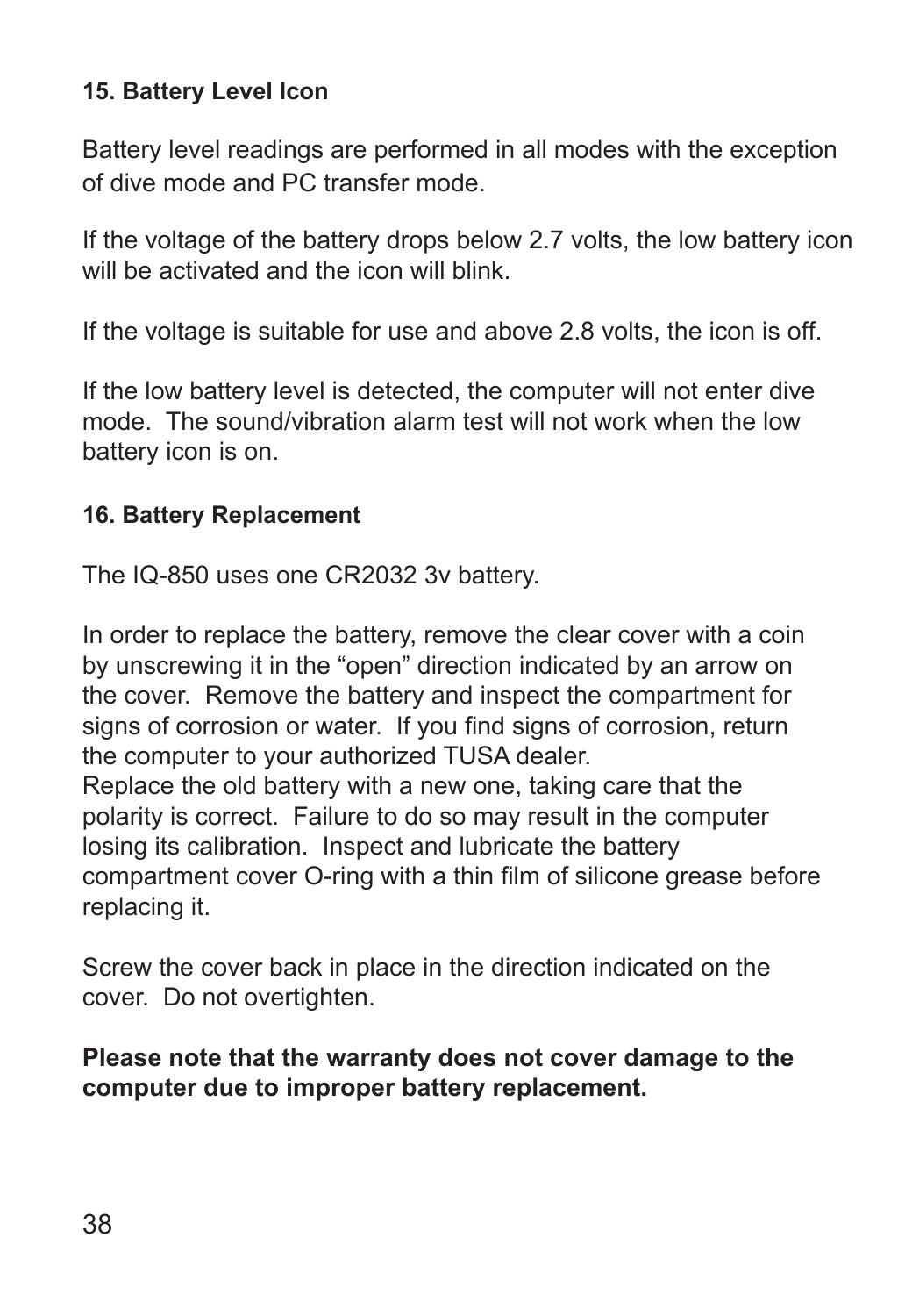### <span id="page-39-0"></span>**17. Units of Measurement**

You can change the units of measurement between imperial/metric for water depth and temperature of the IQ-850.

In DIVESET mode press and hold down both the B and C button for six or more seconds. The computer will beep/vibrate once to notify you that the units have changed.

### **Always verify the units of measure are correct before starting to dive.**

### **18. General Handling**

Do not store the computer in hot and/or humid environments. The pressure transducer is sensitive to both heat and humidity. If impaired, it may cause display of incorrect altitude or depth data.

The IQ-850's Liquid Crystal Display may darken if left in a hot environment (such as on a car's dashboard). It will return to normal once allowed to cool; however, extensive exposure to heat may shorten LCD life.

Other than for battery replacement, following the procedures outlined in this manual, the IQ-850 is not to be disassembled by anyone other than TUSA or its authorized dealers. Unauthorized disassembly will violate the warranty.

If the IQ-850 does not appear to be functioning properly, in any manner, do not use it to dive. Return it to your authorized TUSA dealer for repair.

Rinse the IQ-850 thoroughly in fresh water following every dive.

Do not use cleansers, chemicals, or solvents to clean the IQ-850. Use a soft cloth to gently wipe dirt or water stains from the screen.

Store the IQ-850 in a clean, dry location. After diving, wipe the computer dry and store it in a location separate from other damp items.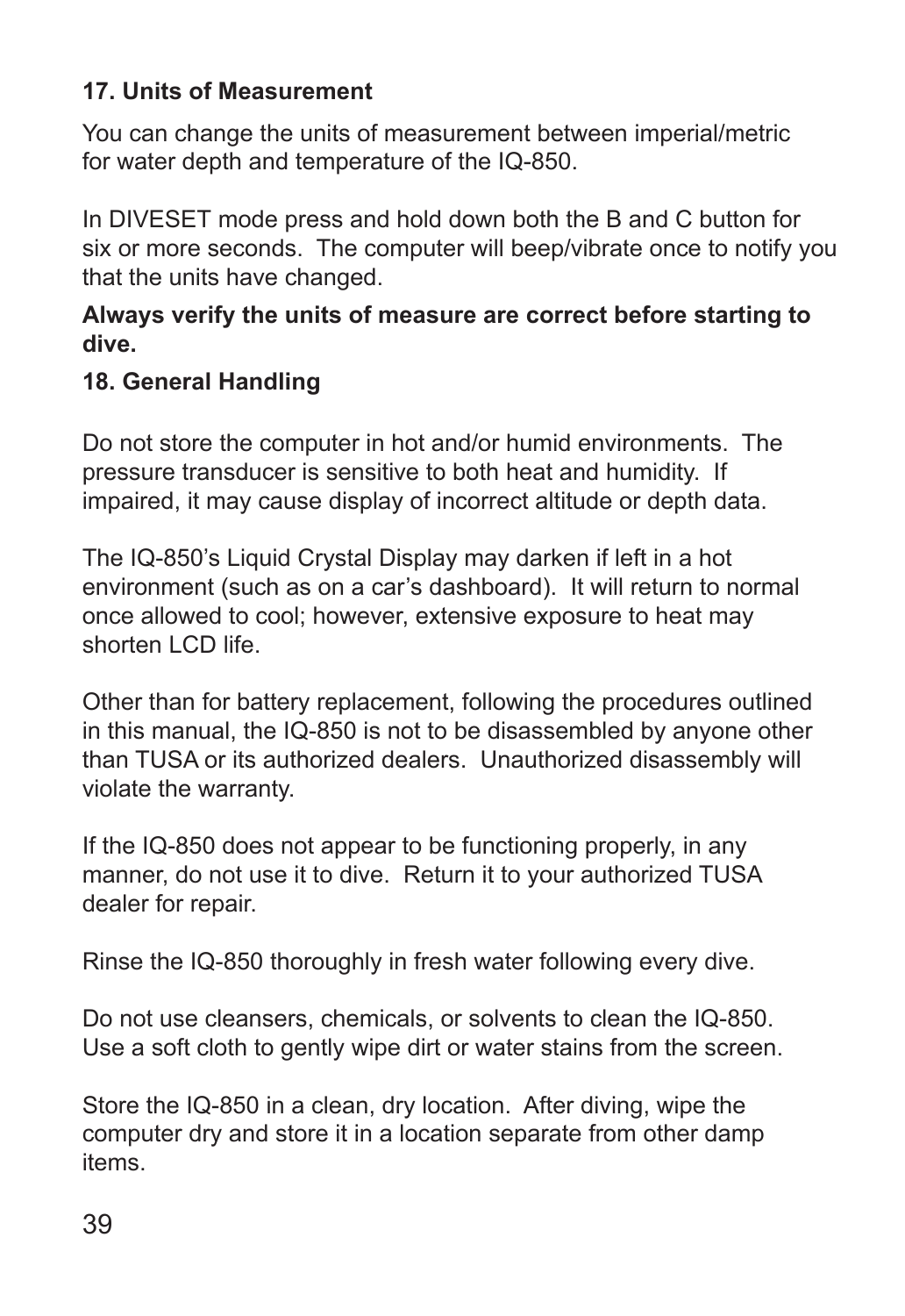### <span id="page-40-0"></span>**19. Warranty**

### **Two Year Limited Warranty**

TUSA warrants that TUSA Scuba dive computers purchased from authorized TUSA Scuba dealers shall be free from defects in materials and workmanship under normal sport, skin and scuba diving use and with proper maintenance and care for a period of two (2) years from date of original purchase. Under this limited warranty, TUSA will either repair or replace, at its sole option, any original equipment or parts that fail to perform as intended. When this limited warranty is in force, it covers the cost of necessary replacement parts. Labor and shipping charges are not included and must be paid by you.

You must save the original purchase receipt as proof of purchase. This limited warranty applies only to the original purchaser and is not transferable. TUSA makes no warranty or representation regarding the performance of any products used in conjunction with TUSA's products.

This Limited warranty applies only to dive computers sold through authorized TUSA Scuba dealers.

This limited warranty shall be void if the computer has been misused, abused, altered, neglected, lost, or changed. The warranty applies only to normal sport, skin, or scuba diving use.

This limited warranty shall be void if the product has been modified, or if repairs are performed by anyone other than an authorized TUSA dealer.

Equipment in question should be returned, prepaid, to your authorized TUSA dealer, or TUSA, along with proof of purchase. This warranty gives you specific legal rights, and you may also have other rights which vary state to state.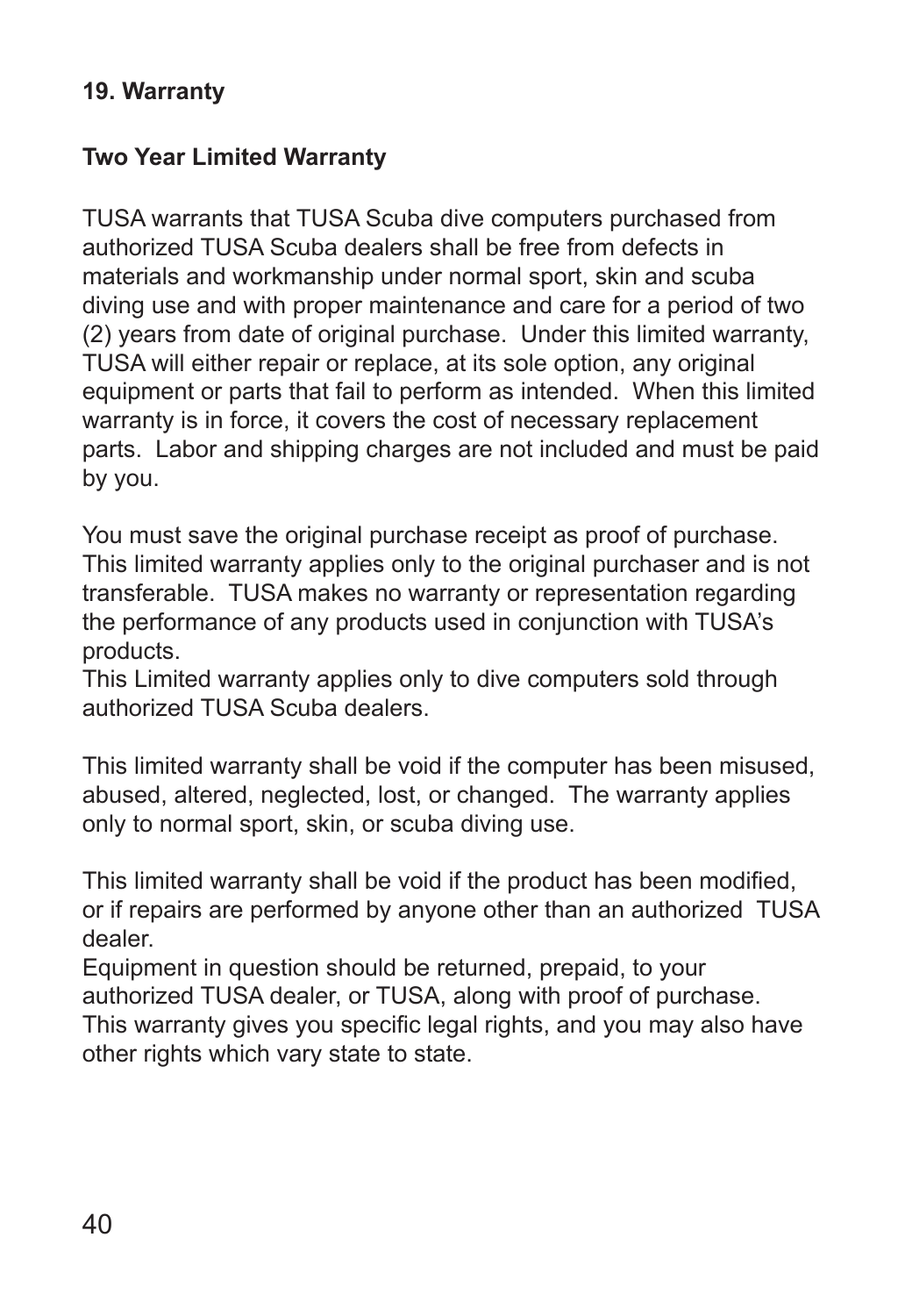If you have any questions concerning the Two (2) Year Limited Warranty please address them to:

> TUSA Customer Service 2380 Mira Mar Ave Long Beach, CA 90815 U.S.A. www.tusa.com

Some states do not allow limitations on how long an implied warranty lasts or do not allow exclusion of incidental or consequential damages, so the following limitations may not apply to you.

Tusa expressly limits any and all dive computer warranties, expressed or implied, to the two year term as set forth above. All remedies are waived unless claim is made within the applicable twenty-four (24) month period.

Your remedies are limited to those contained therein and are in lieu of all other remedies, whether based on breach of warranty or contract, negligence, strict product liability or other tort. TUSA specifically disclaims liability for any consequential, special or indirect damages arising out of the use of your dive computer.

Please visit the TUSA CARE section of ww.tusa.com to regsiter your computer within 30 days of purchase.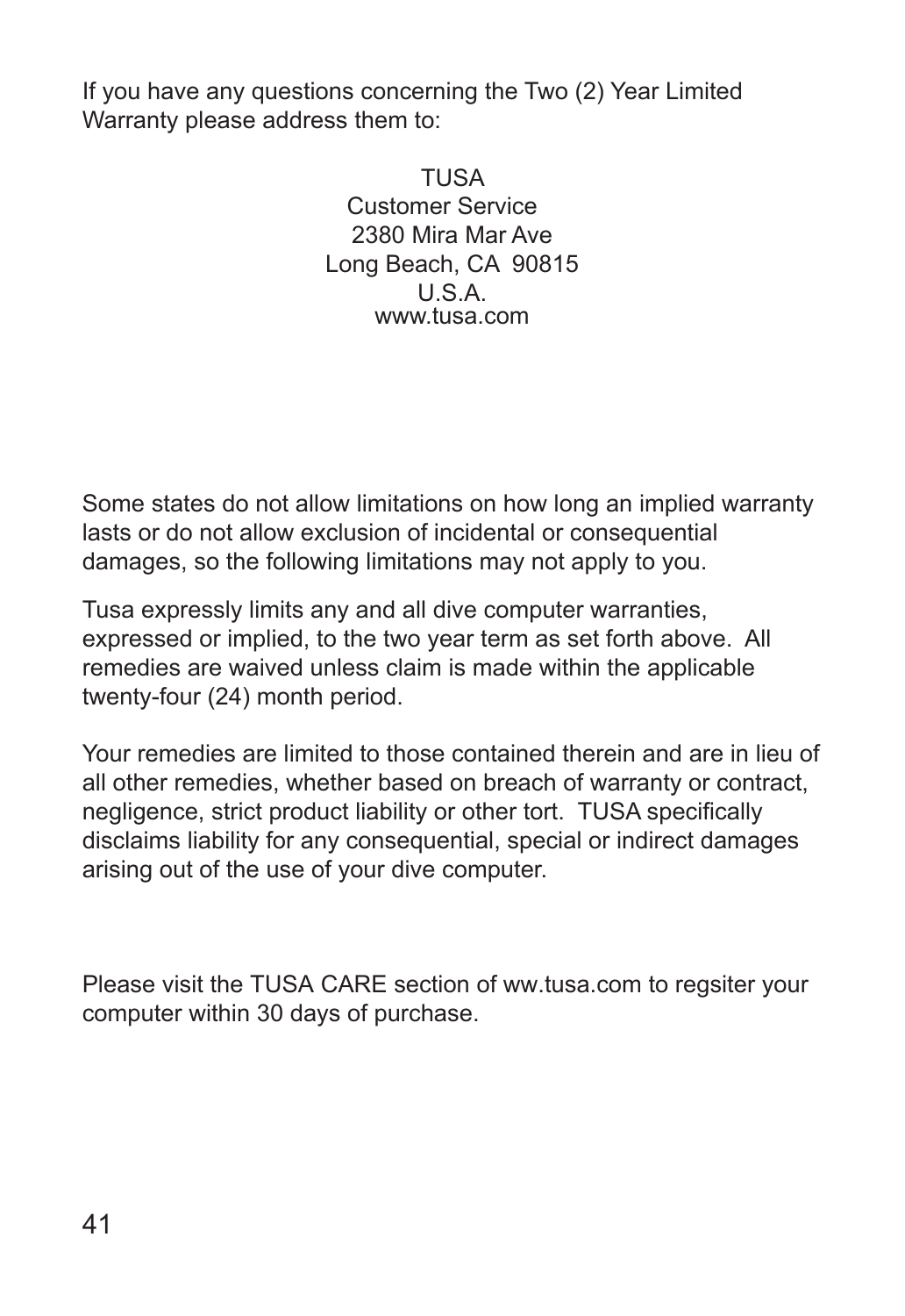# **20. Alarm Table**

| <b>Alarm</b>                              | <b>Cause</b>                                                                                                                                                                                                   | Warning                                                                      |
|-------------------------------------------|----------------------------------------------------------------------------------------------------------------------------------------------------------------------------------------------------------------|------------------------------------------------------------------------------|
| <b>Ascent Rate Violation</b>              | The ascent rate bar<br>graph is 7 or more.                                                                                                                                                                     | Sound: Warning<br>sounds for 3 seconds<br>Vibration: active for 3<br>seconds |
| Transition to deco<br>dive                | Exceeding the NDL<br>limits                                                                                                                                                                                    | Warning sounds twice<br>for three seconds                                    |
| Transition to deco<br>stop violation      | The current depth is<br>shallower than the<br>deco stop depth                                                                                                                                                  | Vibration is active<br>twice for three<br>seconds                            |
| Transition to out of<br>measurement range | 1. Depth exceeds 330<br>ft (99.9m)<br>2. Dive time exceeds<br>599 minutes<br>3. Deco stop depth<br>exceeds 99ft (30m)<br>4. Deco stop time<br>exceeds 99 minutes<br>5. Total ascent time<br>exceeds 99 minutes |                                                                              |
| OLI warning                               | 1. OLI increases to 7<br>2. OLI is 8                                                                                                                                                                           |                                                                              |
| PO2 warning                               | 1. PO2 increases to<br>1.4<br>2. PO2 is 1.6                                                                                                                                                                    |                                                                              |
| NDL warning                               | When NDL is less<br>than 3 minutes                                                                                                                                                                             | Alarm sounds for 3<br>seconds.                                               |
| Safety Stop warning 1                     | When the safety stop<br>timer begins 3 minute<br>countdown                                                                                                                                                     | Vibration is active for<br>3 seconds.                                        |
| Safety Stop warning 2                     | When a depth of 1.4m<br>is measured when<br>there is still safety<br>stop time remaining.                                                                                                                      |                                                                              |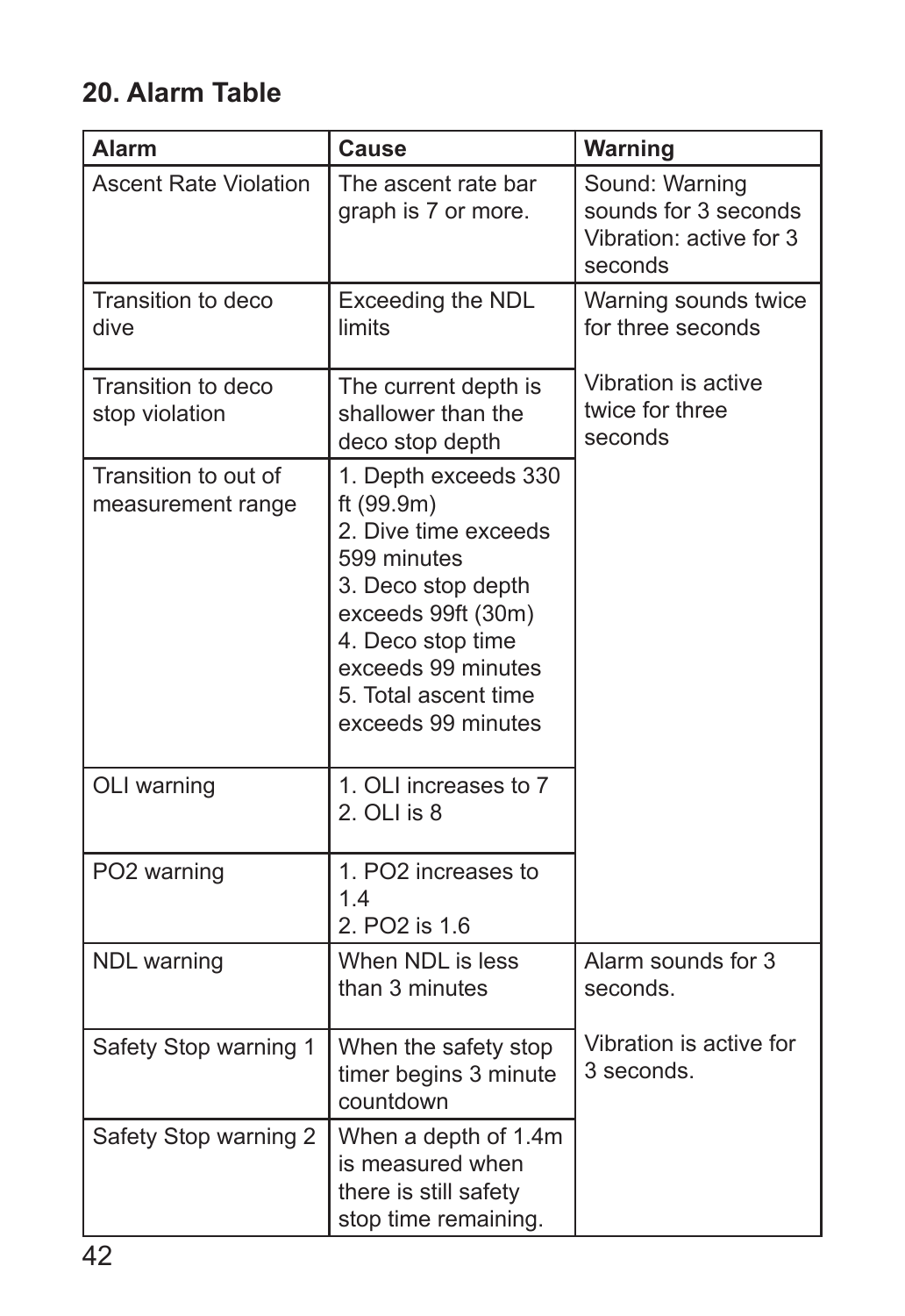| <b>Alarm</b>                   | Cause                                                                                                                                                                                                                                                                                                                                          | <b>Warning</b>                                                                                      |
|--------------------------------|------------------------------------------------------------------------------------------------------------------------------------------------------------------------------------------------------------------------------------------------------------------------------------------------------------------------------------------------|-----------------------------------------------------------------------------------------------------|
| Ft/m Selection                 | When changing the<br>unit of measure                                                                                                                                                                                                                                                                                                           | Confirmation sound                                                                                  |
| <b>History Clear</b>           | When clearing the<br>history                                                                                                                                                                                                                                                                                                                   | Confirmation sound                                                                                  |
| Dive Mode prohibition<br>alarm | When the E button<br>is active during the<br>following conditions:<br>1. An altitude reading<br>error<br>2. During an out<br>of measurement<br>range lock and<br>decompression stop<br>violation lock<br>3. During a low<br>battery reading<br>4. When the PGT<br>reaches 9 level<br>indicators due to an<br>altitude change or<br>USF change. | Constant warning<br>sound. The alarm<br>will continue until the<br>E button is no longer<br>active. |

## **21. Air default function.**

The FO $_{\tiny 2}$  setting will return to AIR after 12 to 13 hours unless the computer is in a dive or a lock mode.

Once in a lock condition the computer will remain that way for 48 hours. After the lock condition has passed the FO<sub>2</sub> is set to AIR. If a dive is recorded in the log with a time of 3 minutes or more, the FO<sub>2</sub> will return to AIR after 10 minutes of surface time, except in a locked condition. If the dive time was less than 3 minutes, the  $FO<sub>2</sub>$ will not return to AIR after 10 minutes of surface time.

If 12 to 13 hours after the FO<sub>2</sub> setting change elapses during a dive, the FO $_{\tiny 2}$  will return to AIR regardless of whether the dive was more or less than three minutes.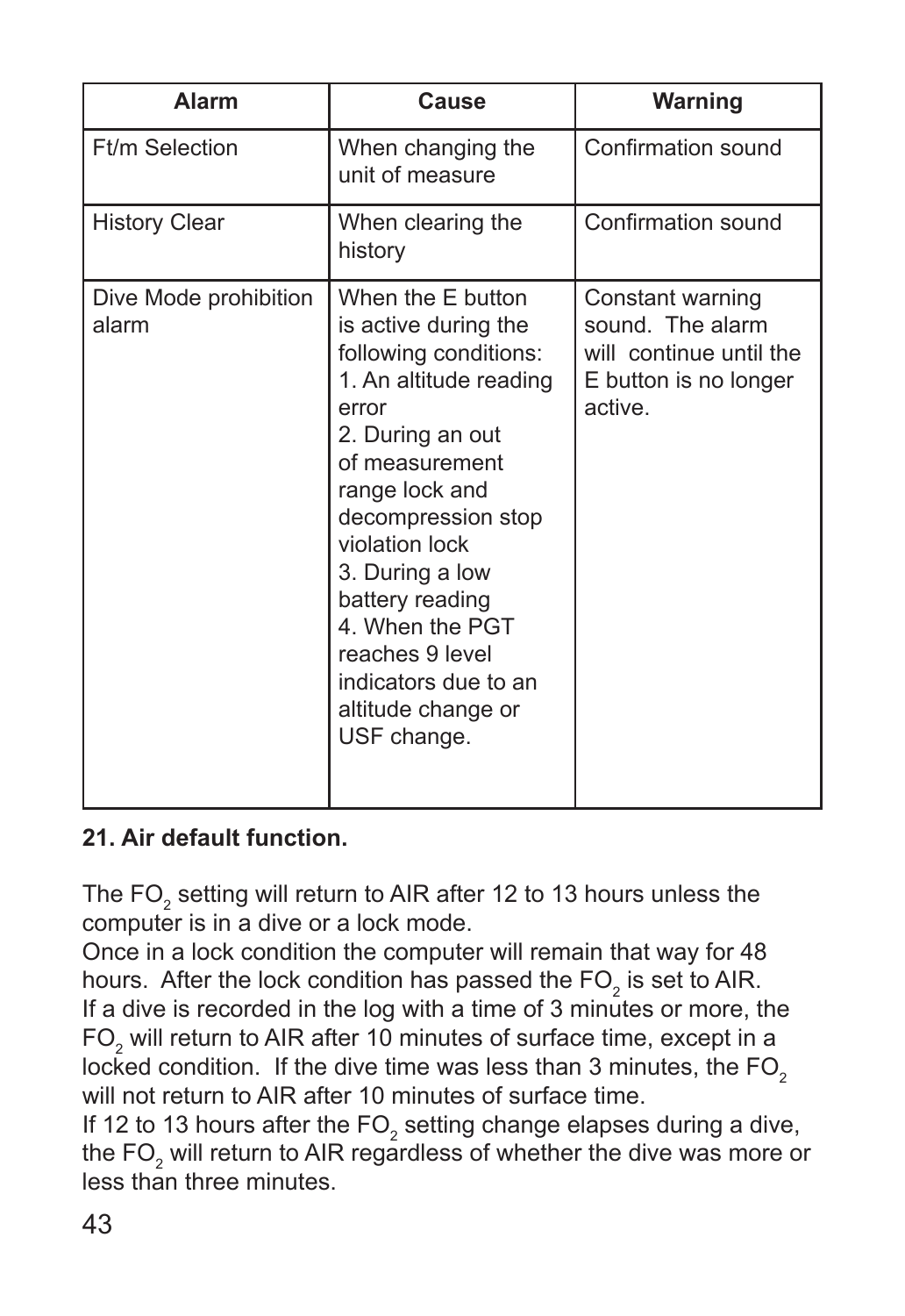# <span id="page-44-0"></span>**22. Technical Specifications**

# **(1) Accuracy**

- Time: average monthly variance  $\pm 30$  seconds
- Depth:  $\pm 3\% + 2$ ft ( $\pm 3\% + 0.5$ m)
- Temperature :  $\pm 4^{\circ}$  F ( $\pm 2.0^{\circ}$ C)

# **(2) Measurement range**

- Depth: 0.0-328ft (0.0-99.9m)
- Dive time: 0-599 minutes
- Altitude: 0-19680ft (0-6000m) Altitude measurement interval of 10 minutes (It excludes dive mode, time set mode, PC transfer mode.)
- Temperature:  $23 \sim 104^\circ$  F (-5 $\sim$ +40°C)
- Measurement interval: 1 minute (during dive mode)

# **(3) Operating temperature**

• Operating temperature:  $23 \sim 104^\circ$  F (-5 $\sim$ +40°C) (At cold temperature, the display will be somewhat dim)

# **(4) NITROX setting**

 $\bullet$  FO $_2$ : 21-99%, setting step: 1%

# **(5) :aterproof range**

• The waterproof range: to 328ft (99.9m)

# **(6) Battery life**

• Battery life: about 1.5 years (uses one CR2032 battery) under conditions as follows: Time Mode.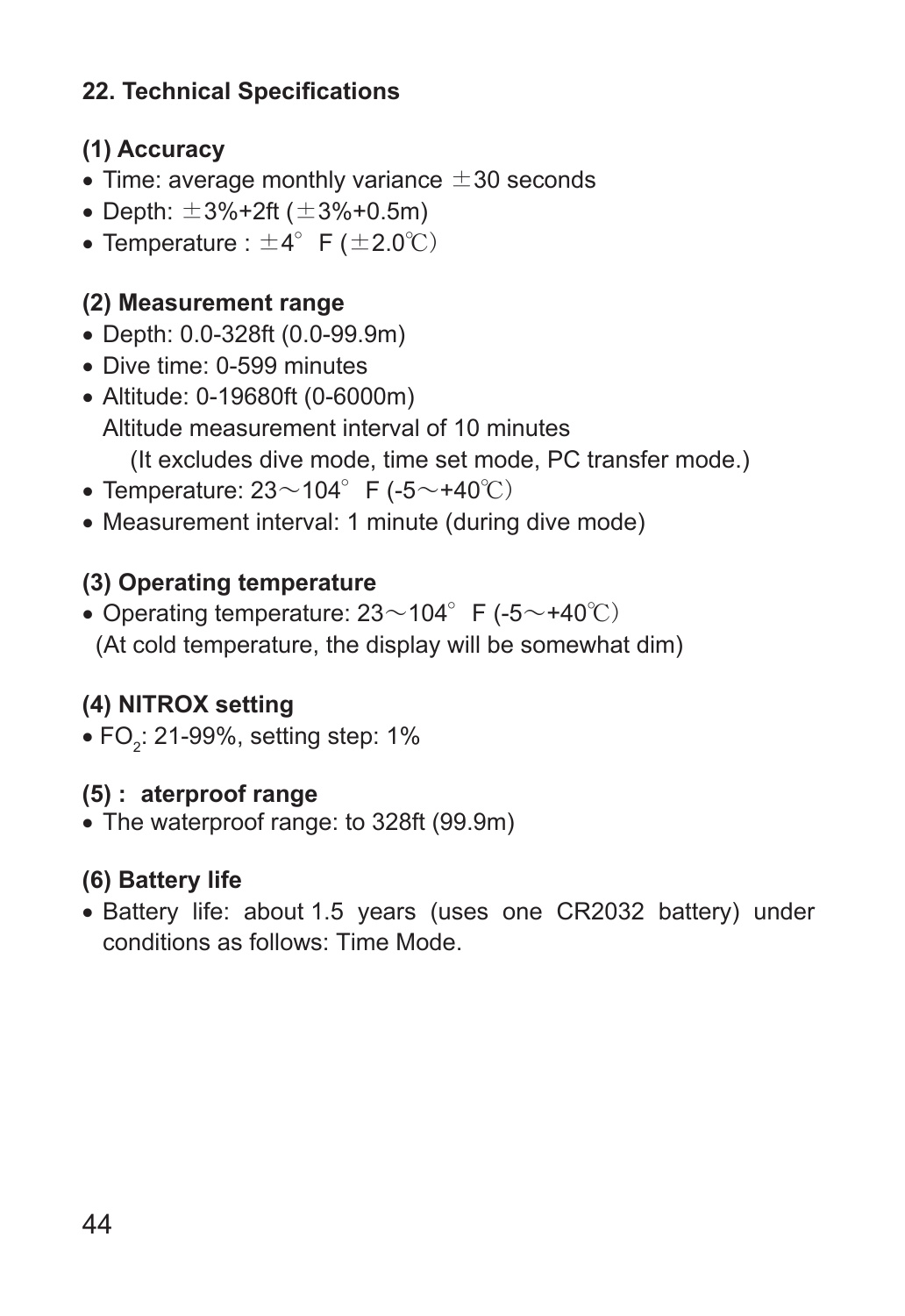# **Owners Information**

| State: __________________________ |  |
|-----------------------------------|--|
| Zip Code: _____________________   |  |